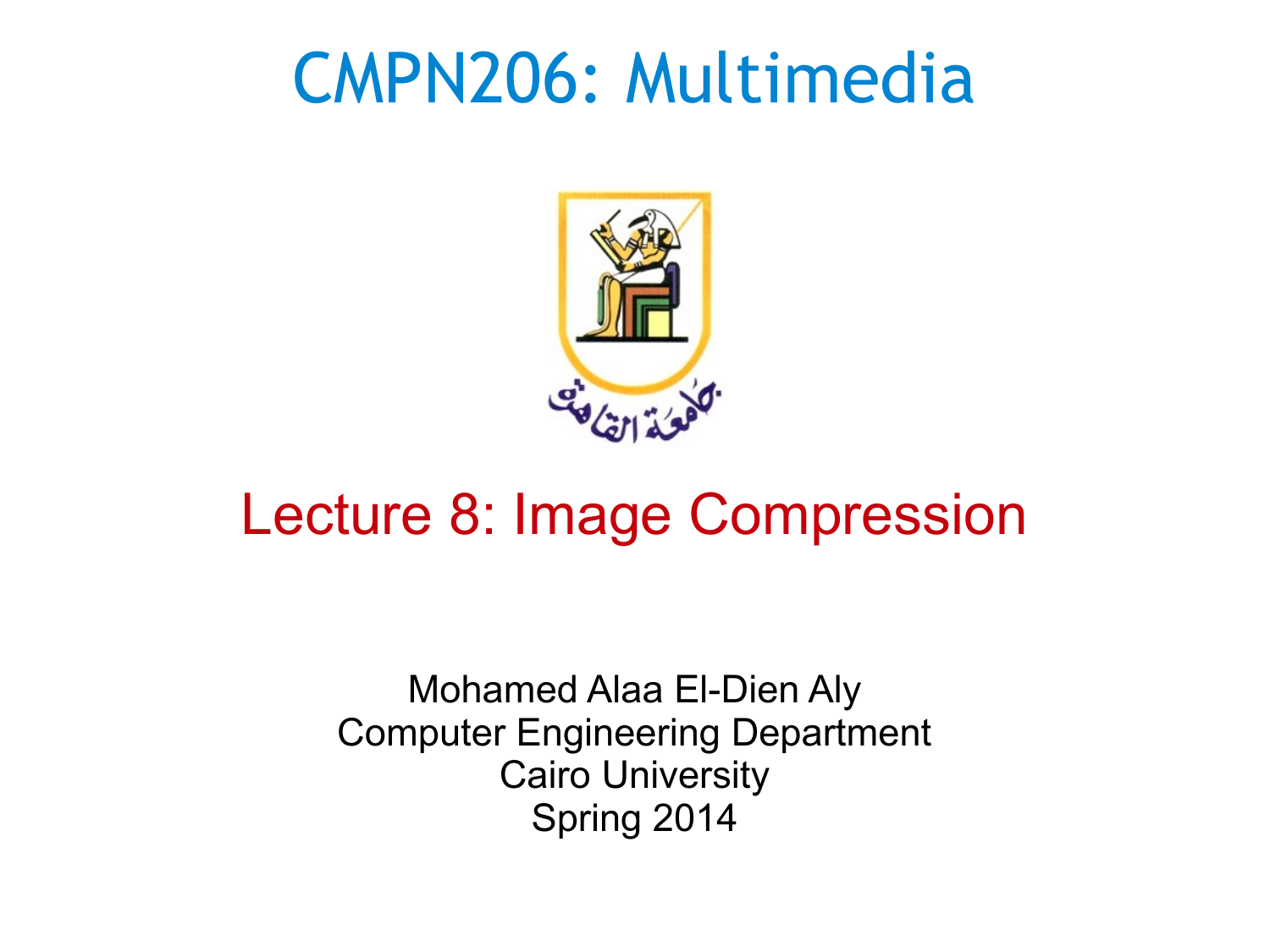

- Lossless Image Compression
	- GIF
	- PNG
	- Lossless JPEG
- JPEG Compression

**Acknowledgments**: Most slides are adapted from Richard Ladner, from Li and Drew, and from Khaled Sayood.

**Mohamed Aly – CMPN206 Spring 2014 Computer Engineering, Cairo University 2/47**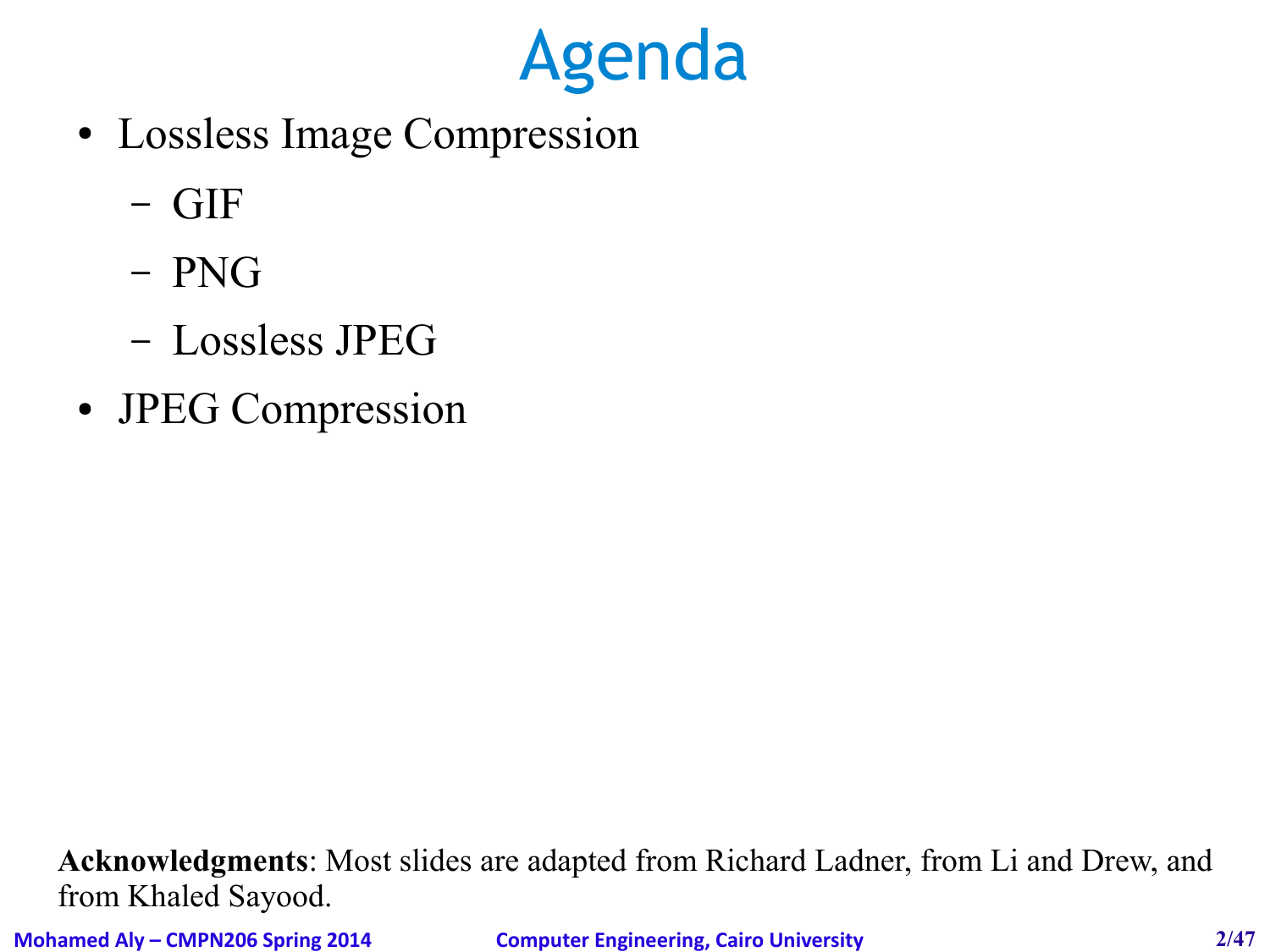## Differential Coding

- Usually pixel values are close to their neighbors
- If we take the difference between a pixel value and its neighbor, the range of difference values is much *smaller*
- For example, we can *predict* a pixel by assuming it's equal to the one on its left, and then encode the difference between the pixel and its prediction

$$
d(x,y) = I(x,y) - I(x-1,y)
$$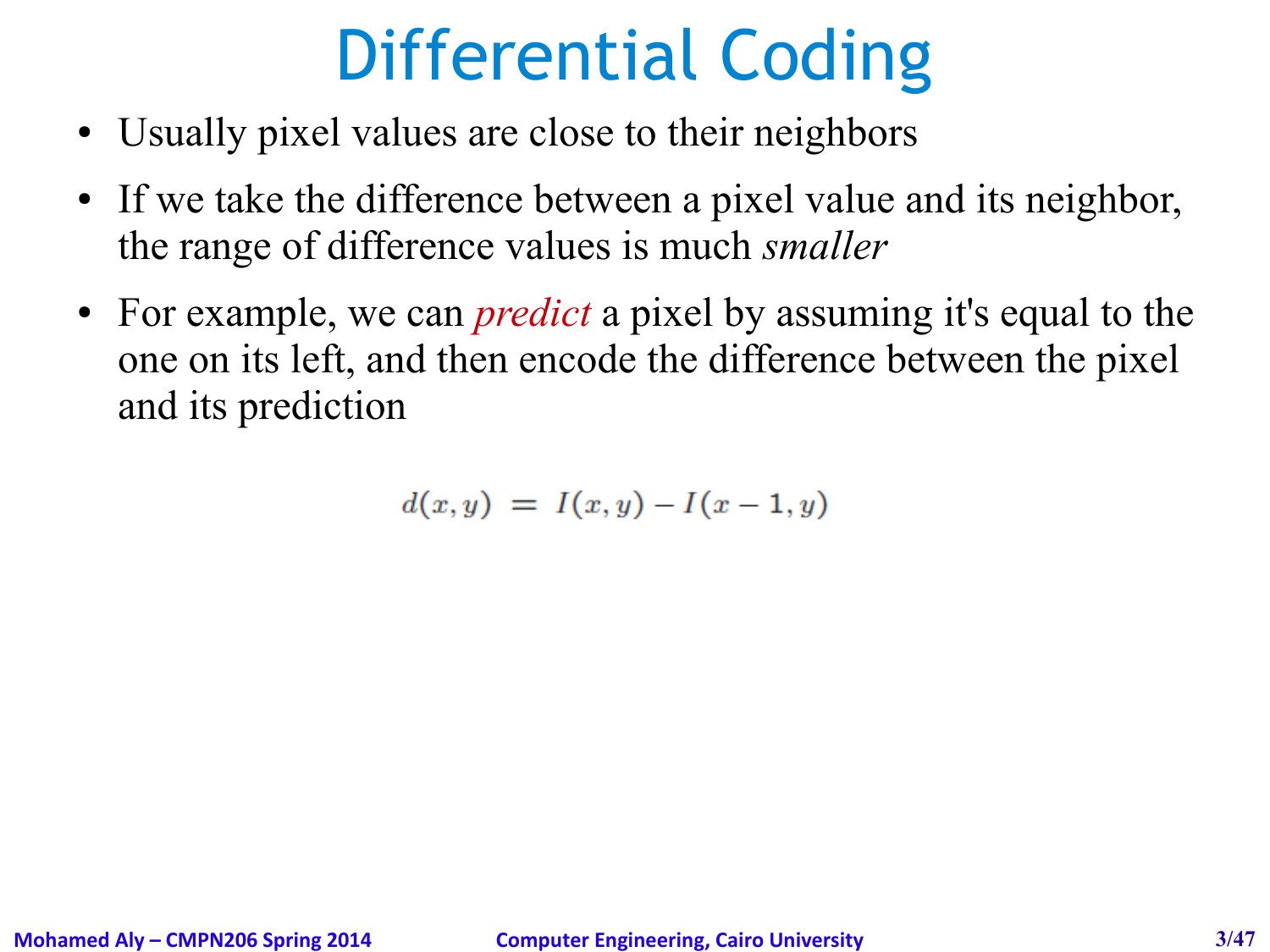## Differential Coding

● The histogram of the pixel values is much *wider* than the histogram of the difference values



Fig. 7.9: Distributions for Original versus Derivative Images. (a,b): Original gray-level image and its partial derivative image; (c,d): Histograms for original and derivative images.

**Mohamed Aly – CMPN206 Spring 2014 Computer Engineering, Cairo University 4/47**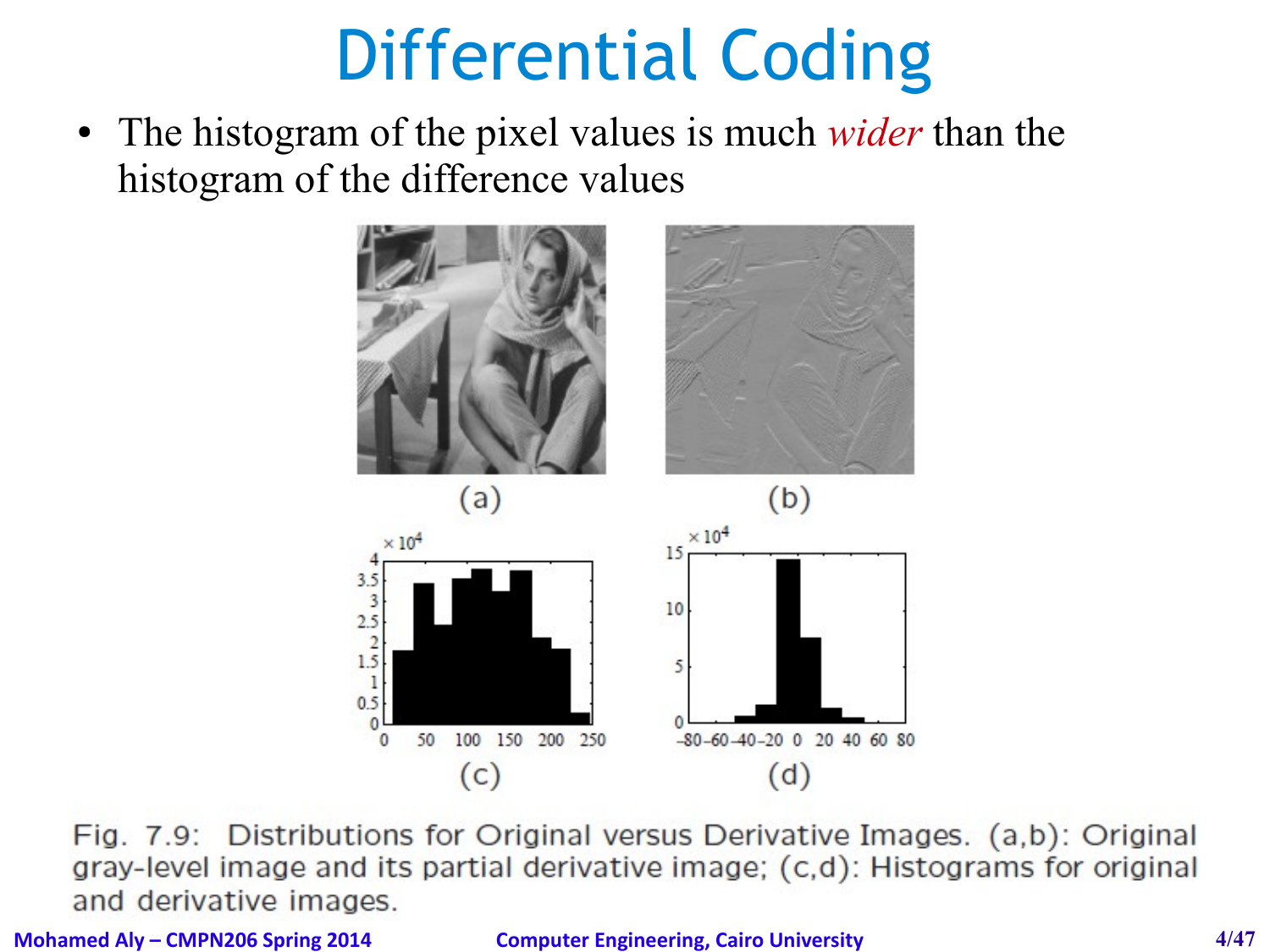## GIF

- Graphics Interchange Format
- Uses LZW algorithm
- The first byte stores the minimum number of bits per pixel *b*
- The initial dictionary size is  $2^{b+1}$  and keeps doubling till a maximum of 4096 i.e. 12 bits per entry
- Once this is reached, the dictionary becomes *static* i.e. fixed
- It compresses pixel values themselves (not differences)

| <b>TABLE 5.16</b> |        | <b>Comparison of GIF with arithmetic</b><br>coding. |                                           |  |  |  |
|-------------------|--------|-----------------------------------------------------|-------------------------------------------|--|--|--|
| Image             | GIF    | <b>Arithmetic Coding</b><br>of Pixel Values         | Arithmetic Coding<br>of Pixel Differences |  |  |  |
| Sena              | 51,085 | 53,431                                              | 31,847                                    |  |  |  |
| Sensin            | 60,649 | 58,306                                              | 37,126                                    |  |  |  |
| Earth             | 34,276 | 38,248                                              | 32,137                                    |  |  |  |
| Omaha             | 61,580 | 56,061                                              | 51,393                                    |  |  |  |

**Mohamed Aly – CMPN206 Spring 2014 Computer Engineering, Cairo University 5/47**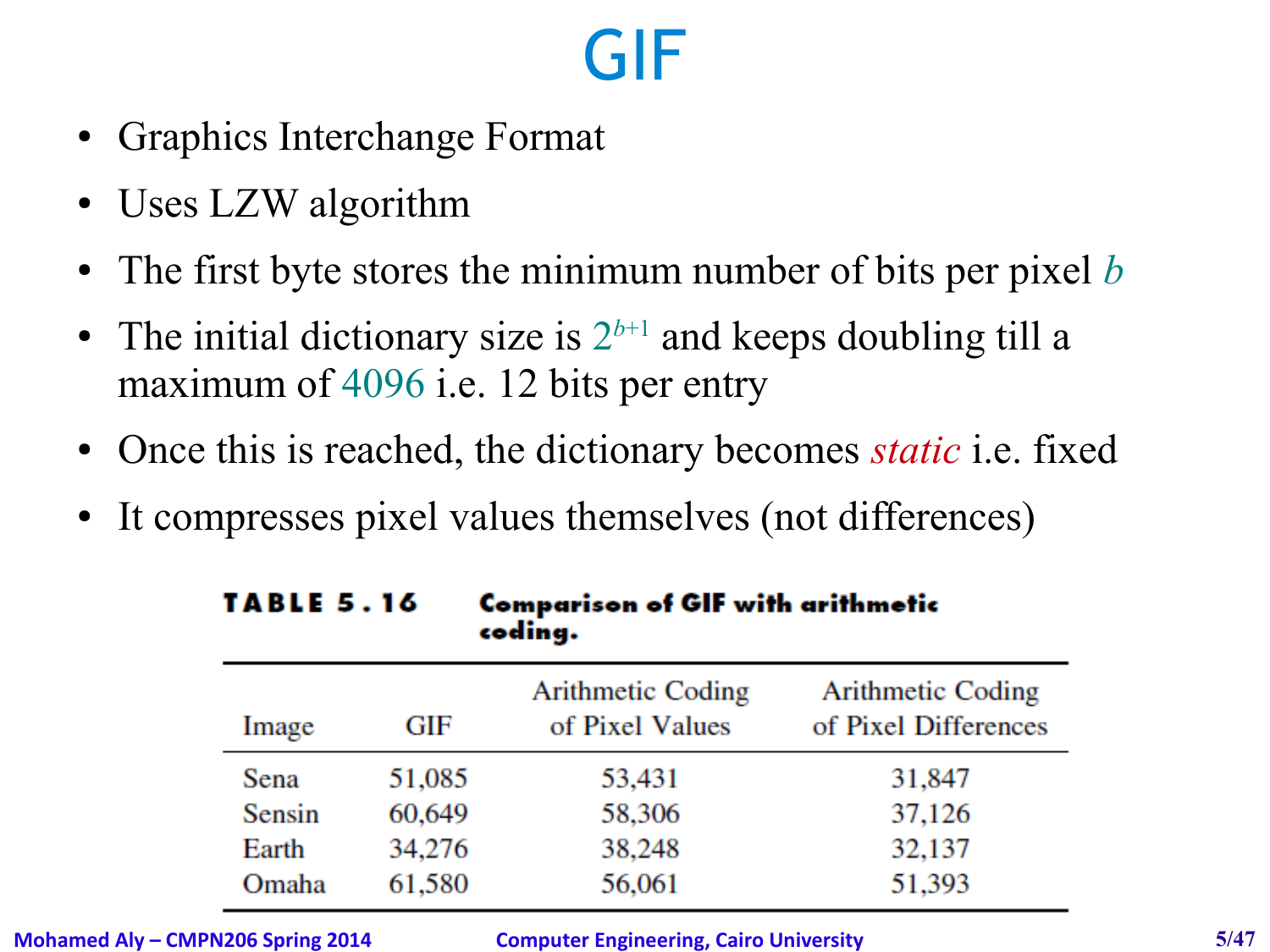- Portable Network Graphics
- Developed due to *patent* issues with the GIF format, which is based on the patented LZW algorithm
- A free and open standard based on the LZ77 algorithm
- Based on the *deflate* algorithm implementation of LZ77
- Match lengths between 3 and 258
- Offset between 1 and 32,768
- The match length  $k$  is at least 3. If no match in three bytes, outputs the byte *literal* (a value  $0 \rightarrow 255$ ) and tries again
- Can go up to 258 bytes (symbols). When a match is found, a pair  $\langle$  match length, offset $\rangle$  is output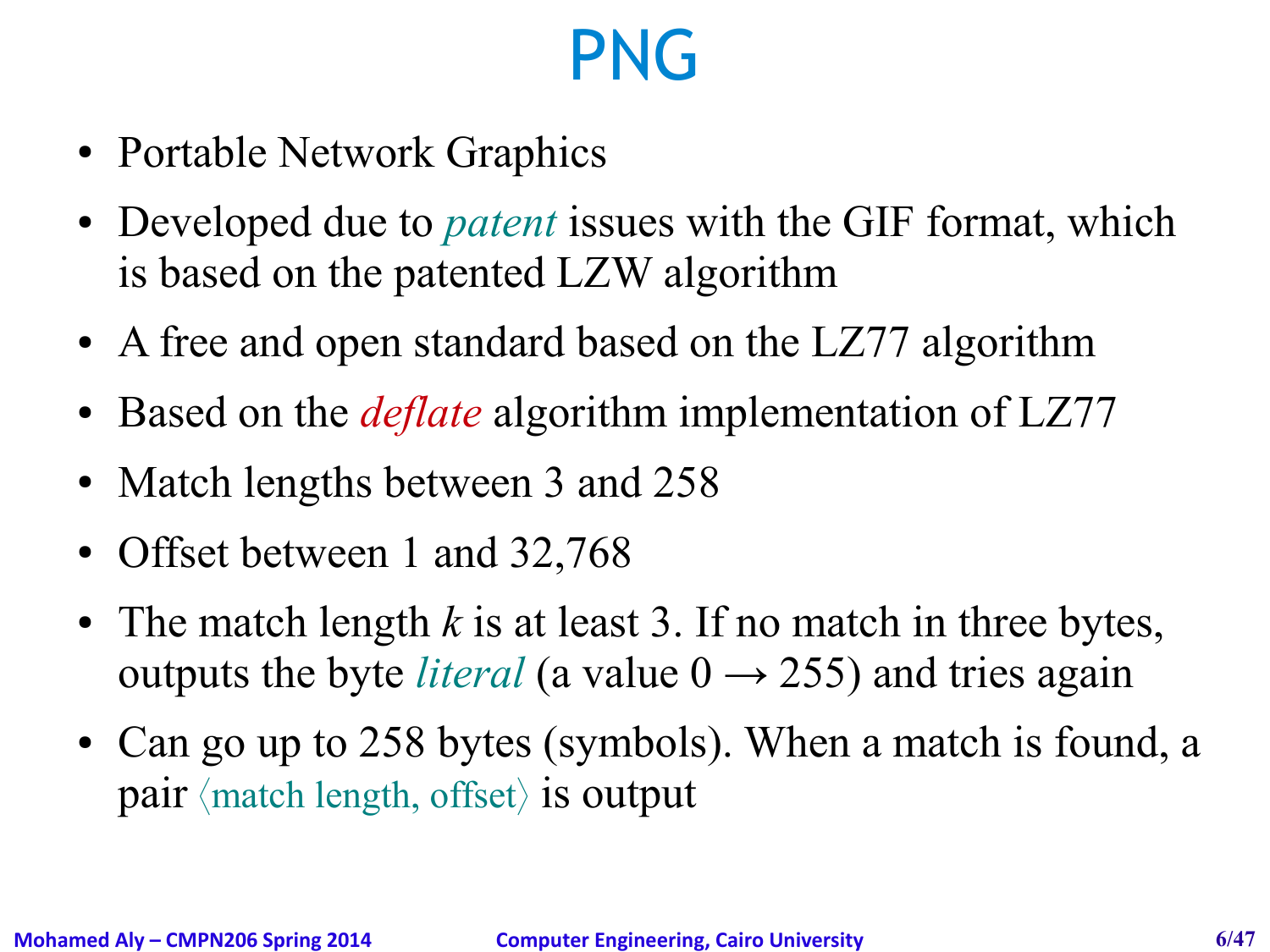- The literals (0  $\rightarrow$  255) and the match lengths (3  $\rightarrow$  258) are coded into *one* alphabet using a Huffman Tree with 286 symbols
	- symbols  $0 \rightarrow 255$  are literals (8 or 9 bits)
	- symbol 256 is for End of Block (7 bits)

**TABLE 5.18** 

|                     |           | <i>march rengm</i> alphabel [97]: |
|---------------------|-----------|-----------------------------------|
| <b>Index Ranges</b> | # of bits | <b>Binary Codes</b>               |
| $0 - 143$           | 8         | 00110000 through<br>10111111      |
| 144–255             | 9         | 110010000 through<br>111111111    |
| 256-279             |           | 0000000 through<br>0010111        |
| 280-287             | 8         | 11000000 through<br>11000111      |

Huffman codes for the

**Low and Contractors CEAT**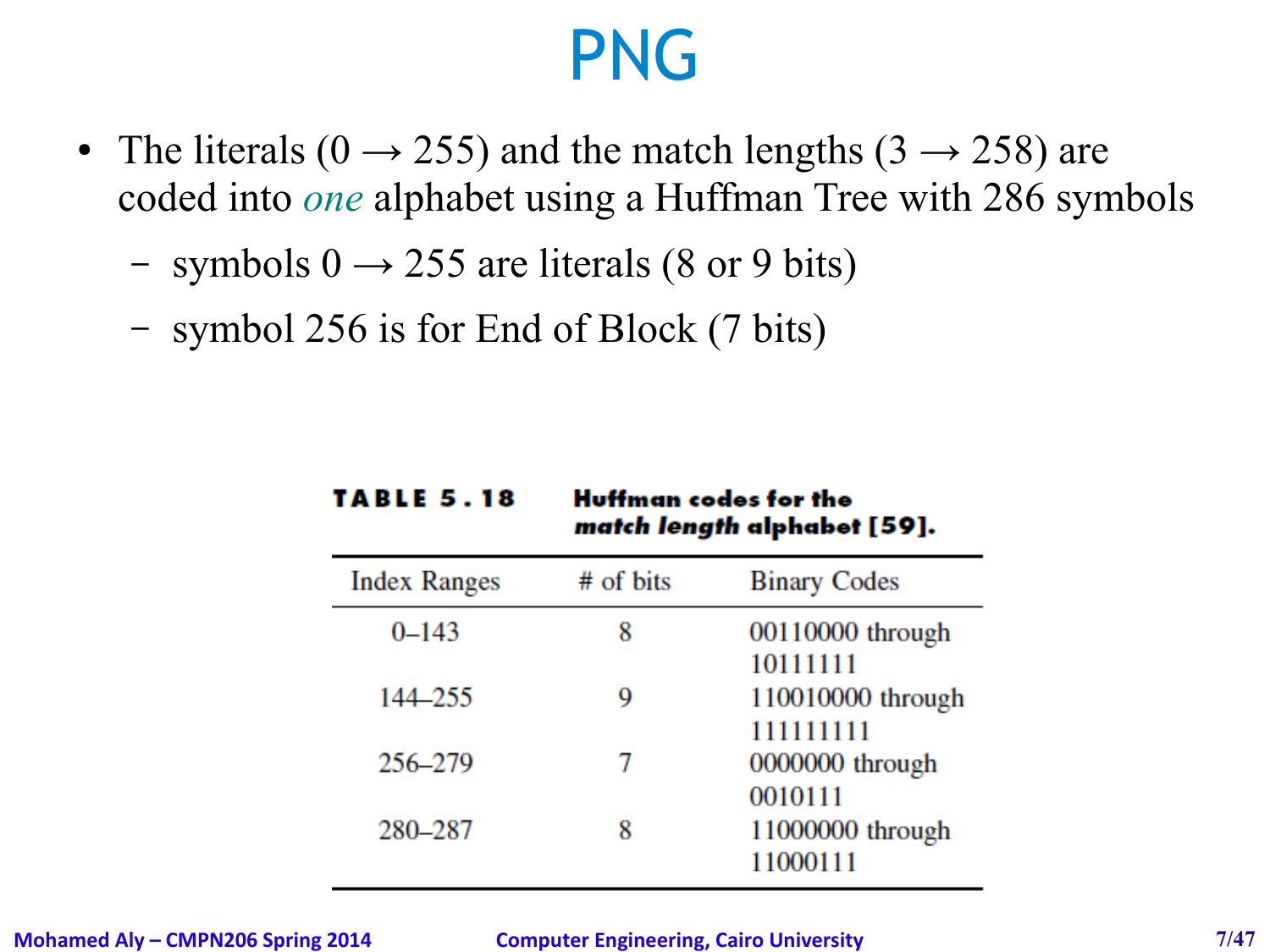- The literals (0  $\rightarrow$  255) and the match lengths (3  $\rightarrow$  258) are coded into one alphabet using a Huffman Tree with 286 symbols
	- symbols 257 → 285 indicate different *ranges* of match lengths (7 or 8 bits followed by *selector* bits)
- E.g. 277 represents match lengths between 67 and 82, to know which one, 4 bits are required (the 4 bits following the 7 bits of 277)

|     | Index # of selector bits Length |        |     | Index # of selector bits Length |           |     | Index # of selector bits Length |           |
|-----|---------------------------------|--------|-----|---------------------------------|-----------|-----|---------------------------------|-----------|
| 257 | 0                               | 3      | 267 |                                 | 15,16     | 277 |                                 | $67 - 82$ |
| 258 |                                 | 4      | 268 |                                 | 17,18     | 278 |                                 | 83-98     |
| 259 | 0                               |        | 269 | 2                               | $19 - 22$ | 279 |                                 | 99-114    |
| 260 | 0                               | 6      | 270 | 2                               | $23 - 26$ | 280 | 4                               | 115-130   |
| 261 | 0                               |        | 271 | 2                               | $27 - 30$ | 281 |                                 | 131-162   |
| 262 | 0                               | 8      | 272 | 2                               | $31 - 34$ | 282 |                                 | 163-194   |
| 263 | 0                               | 9      | 273 | 3                               | $35 - 42$ | 283 |                                 | 195-226   |
| 264 | 0                               | 10     | 274 | 3                               | $43 - 50$ | 284 |                                 | 227-257   |
| 265 |                                 | 11, 12 | 275 | 3                               | $51 - 58$ | 285 |                                 | 258       |
| 266 |                                 | 13, 14 | 276 | 3                               | 59–66     |     |                                 |           |
|     |                                 |        |     |                                 |           |     |                                 |           |

**TABLE 5.17** Codes for representations of match length [59].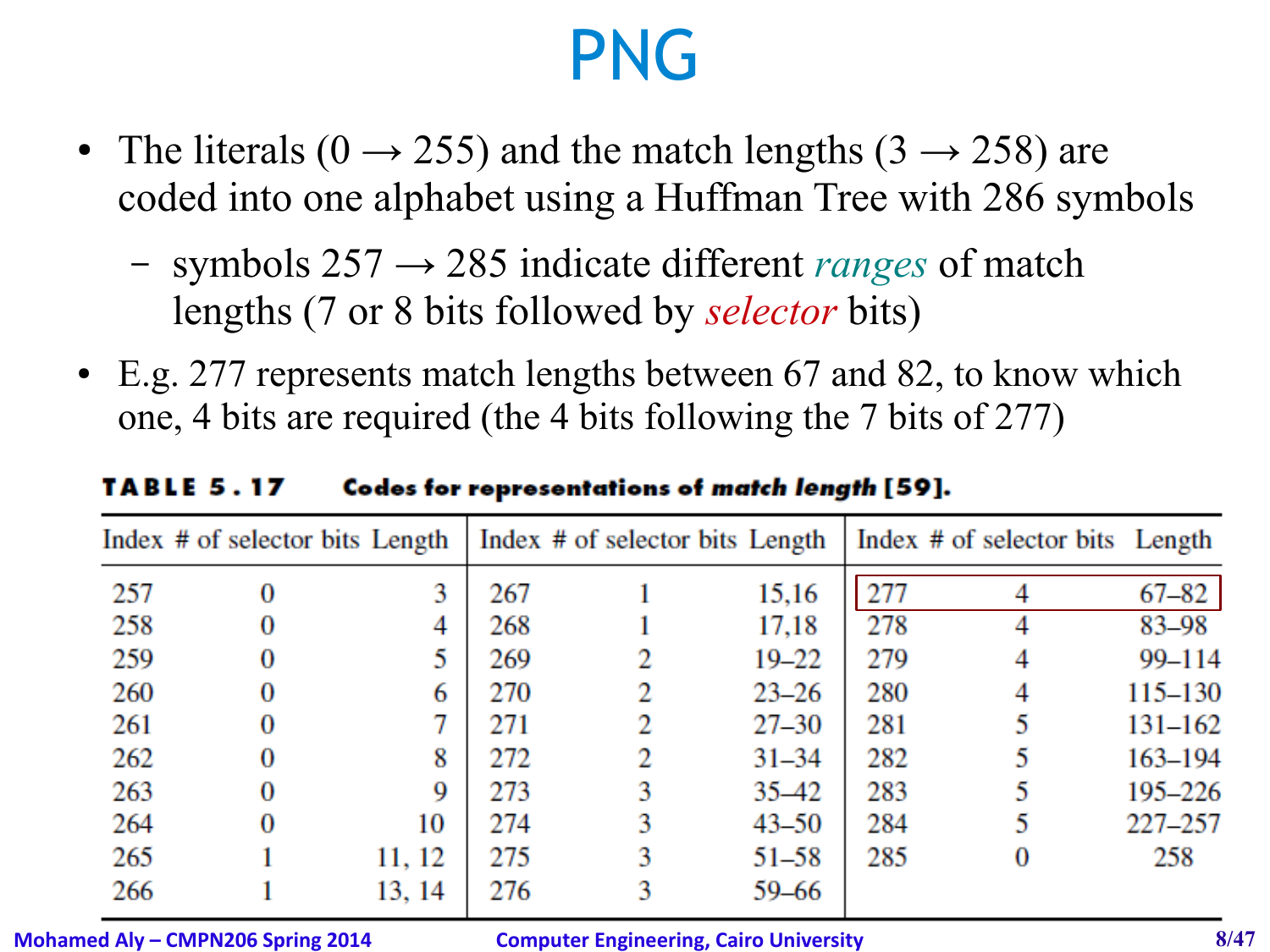- Encodes difference from *predicted* pixel value:  $P X$
- Different predictions:
	- $-P = B$  (pixel above)
	- $-P = A$  (pixel to the left)
	- $-P = (A + B)/2$
	- $-P = A$  or B or C that is closest to  $(A + B C)$

|  | ${\bf C}$ | $\mathbf B$ |  |
|--|-----------|-------------|--|
|  | Α         | $\mathbf X$ |  |
|  |           |             |  |
|  |           |             |  |

**Mohamed Aly – CMPN206 Spring 2014 Computer Engineering, Cairo University 9/47**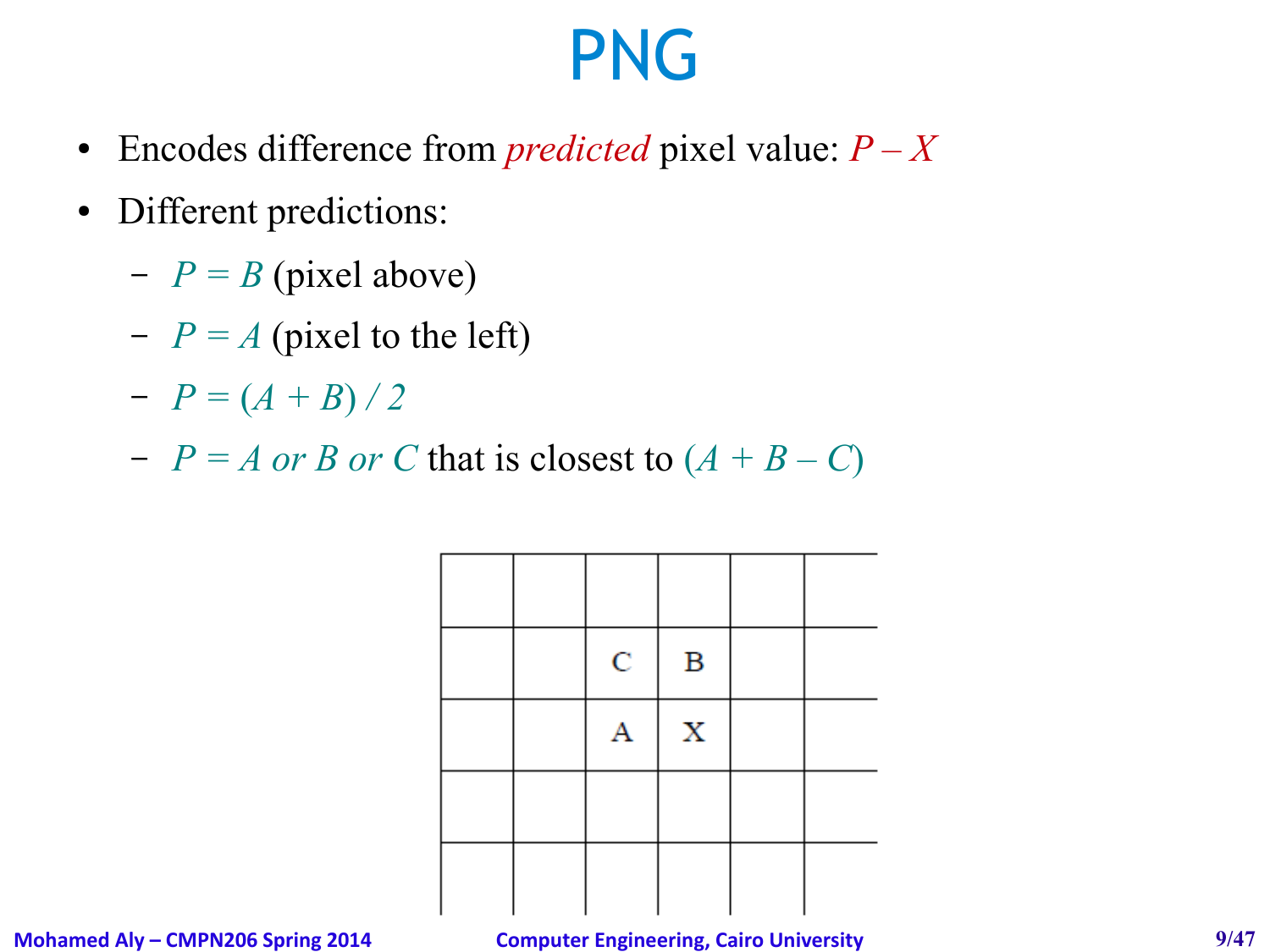- Much better compression than GIF due to the use of pixel predictions and entropy coding
- Similar to Arithmetic coding of pixel differences

| TABLE 5.19 |            |        | Comparison of PNG with GIF and arithmetic coding. |                                                  |
|------------|------------|--------|---------------------------------------------------|--------------------------------------------------|
| Image      | <b>PNG</b> | GIF    | <b>Arithmetic Coding</b><br>of Pixel Values       | <b>Arithmetic Coding</b><br>of Pixel Differences |
| Sena       | 31,577     | 51,085 | 53,431                                            | 31,847                                           |
| Sensin     | 34,488     | 60,649 | 58,306                                            | 37,126                                           |
| Earth      | 26,995     | 34,276 | 38,248                                            | 32,137                                           |
| Omaha      | 50,185     | 61,580 | 56,061                                            | 51,393                                           |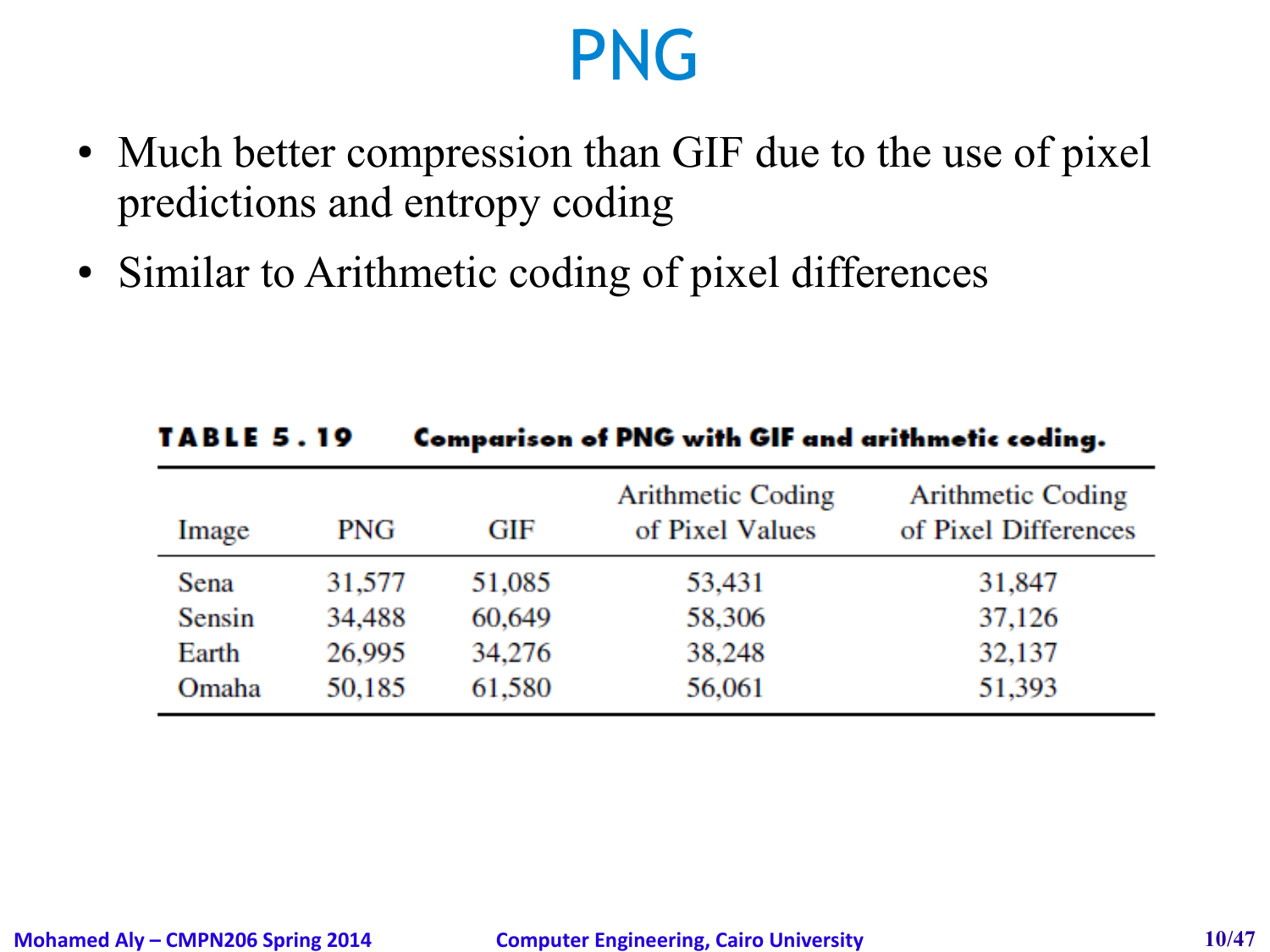## Lossless JPEG

- Joint Photographic Experts Group
- Old lossless standard
- Uses *differential coding*, with 8 different prediction modes (P0 means no prediction) and uses entropy coding e.g. Huffman coding

| Predictor | Prediction        |
|-----------|-------------------|
| Ρ1        | А                 |
| P2        | В                 |
| P3        | C                 |
| P4        | $A + B - C$       |
| P5        | $A + (B - C) / 2$ |
| P6        | $B + (A - C) / 2$ |
| P7        | $(A + B) / 2$     |

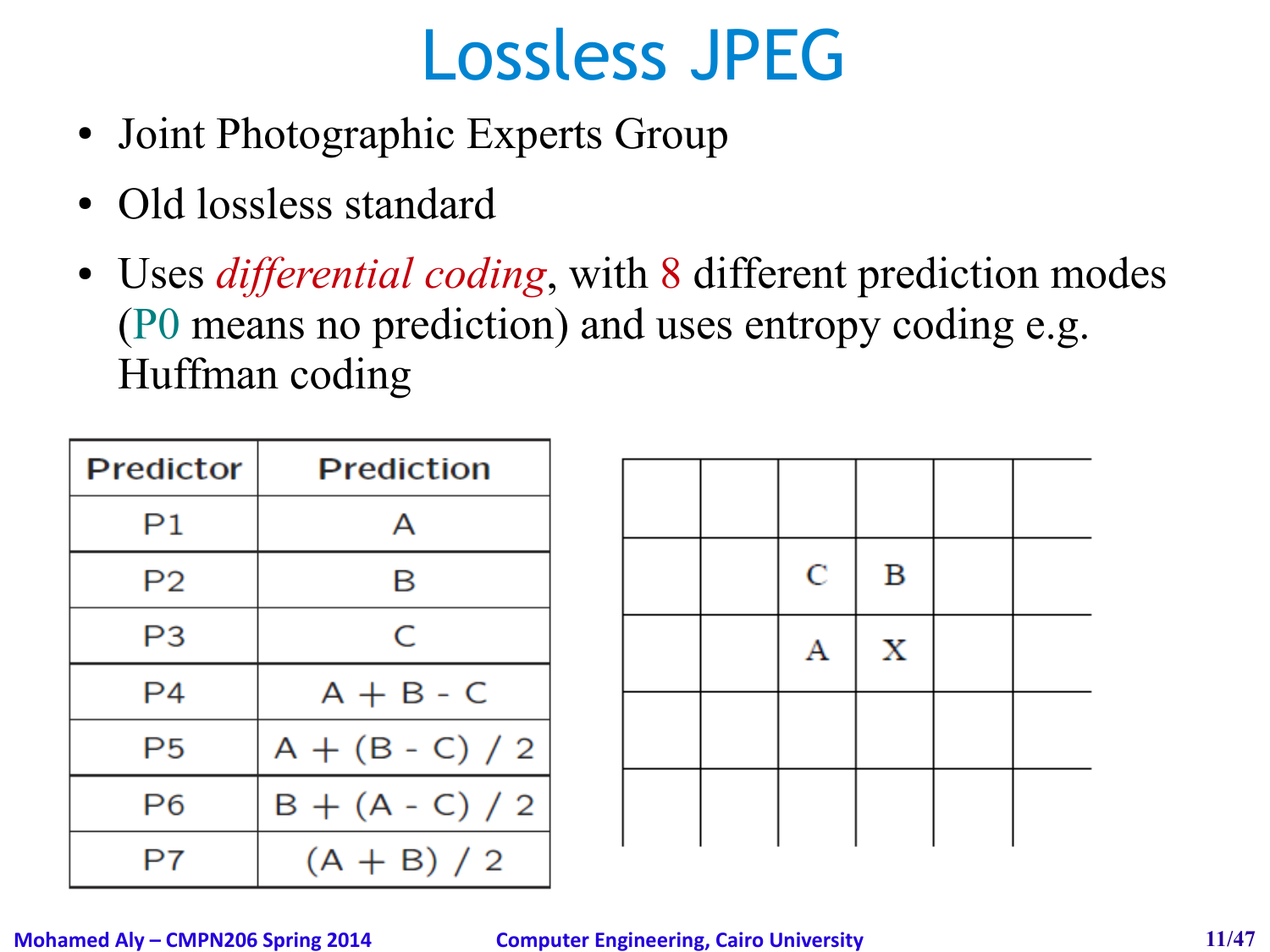#### Lossless JPEG

• Compression ratios comparable to PNG, better than GIF

| TABLE 7.2 | <b>Comparison of the file sizes</b> |
|-----------|-------------------------------------|
|           | obtained using JPEG lossless        |
|           | compression, GIF, and PNG.          |

| Image  | <b>Best JPEG</b> | GIF    | PNG    |
|--------|------------------|--------|--------|
| Sena   | 31,055           | 51,085 | 31,577 |
| Sensin | 32,429           | 60,649 | 34,488 |
| Earth  | 32,137           | 34,276 | 26,995 |
| Omaha  | 48,818           | 61,341 | 50,185 |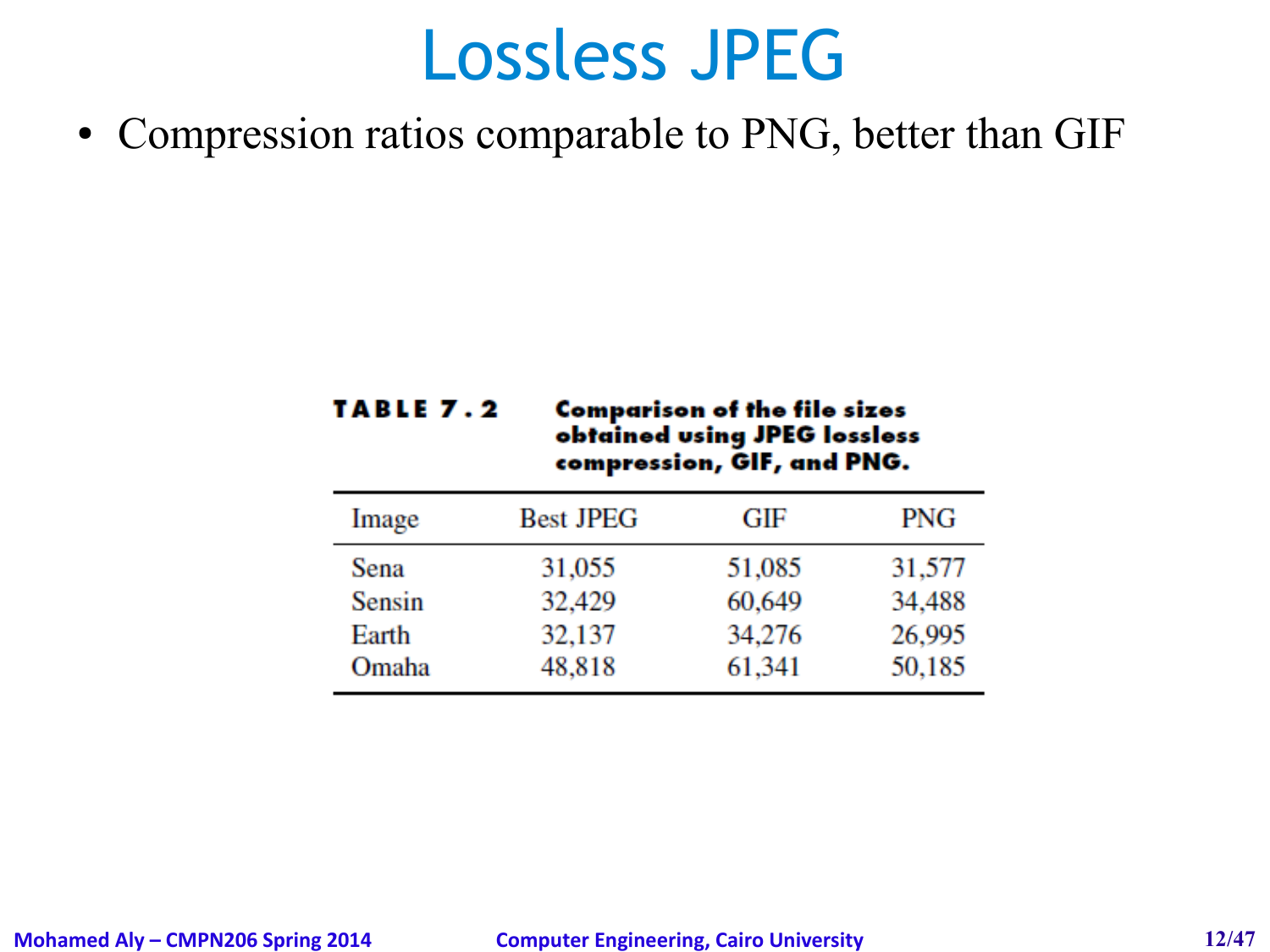## JPEG

- Adopted as a standard in 1992
- The most widely used *lossy* compression image format
- Uses Transform Coding with *Discrete Cosine Transform* (DCT)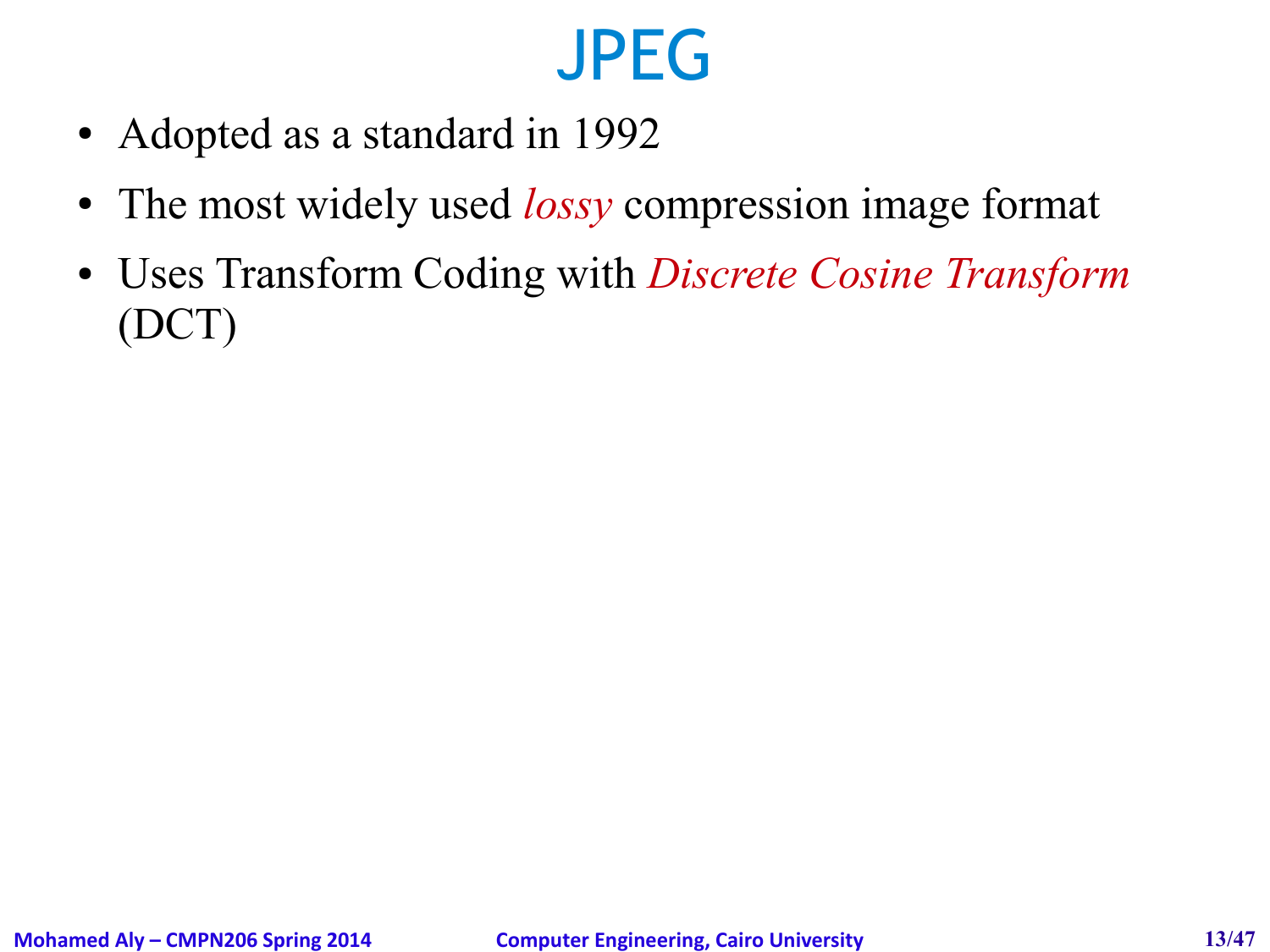## JPEG Philosophy

The choices inside the JPEG standard based upon:

- Observation 1: useful image contents change relatively slowly across the image e.g. in an  $8\times8$  block of the image intensity values don't vary wildly
	- $\rightarrow$  the DCT high frequency AC components are usually *small*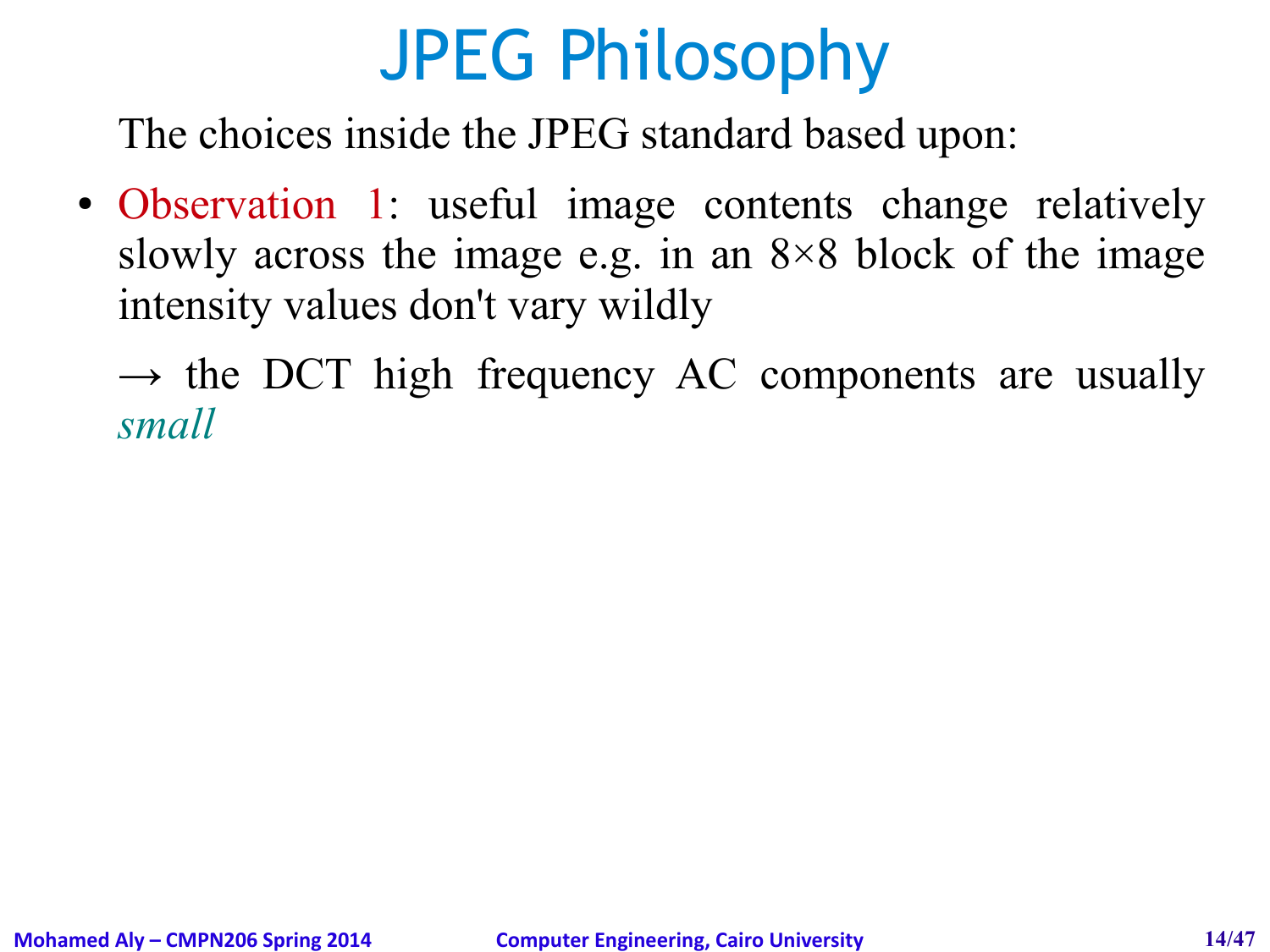## JPEG Philosophy

The choices inside the JPEG standard based upon:

• Observation 2: Psychophsysical experiments (experiments that measure the response of the human visual system) suggest that humans are much less likely to notice the loss of very high spatial frequency components than the loss of lower frequency components

→ setting the DCT *high frequency* AC components to zero (getting rid of high spatial frequency) is not very noticeable to humans while the DC component is very important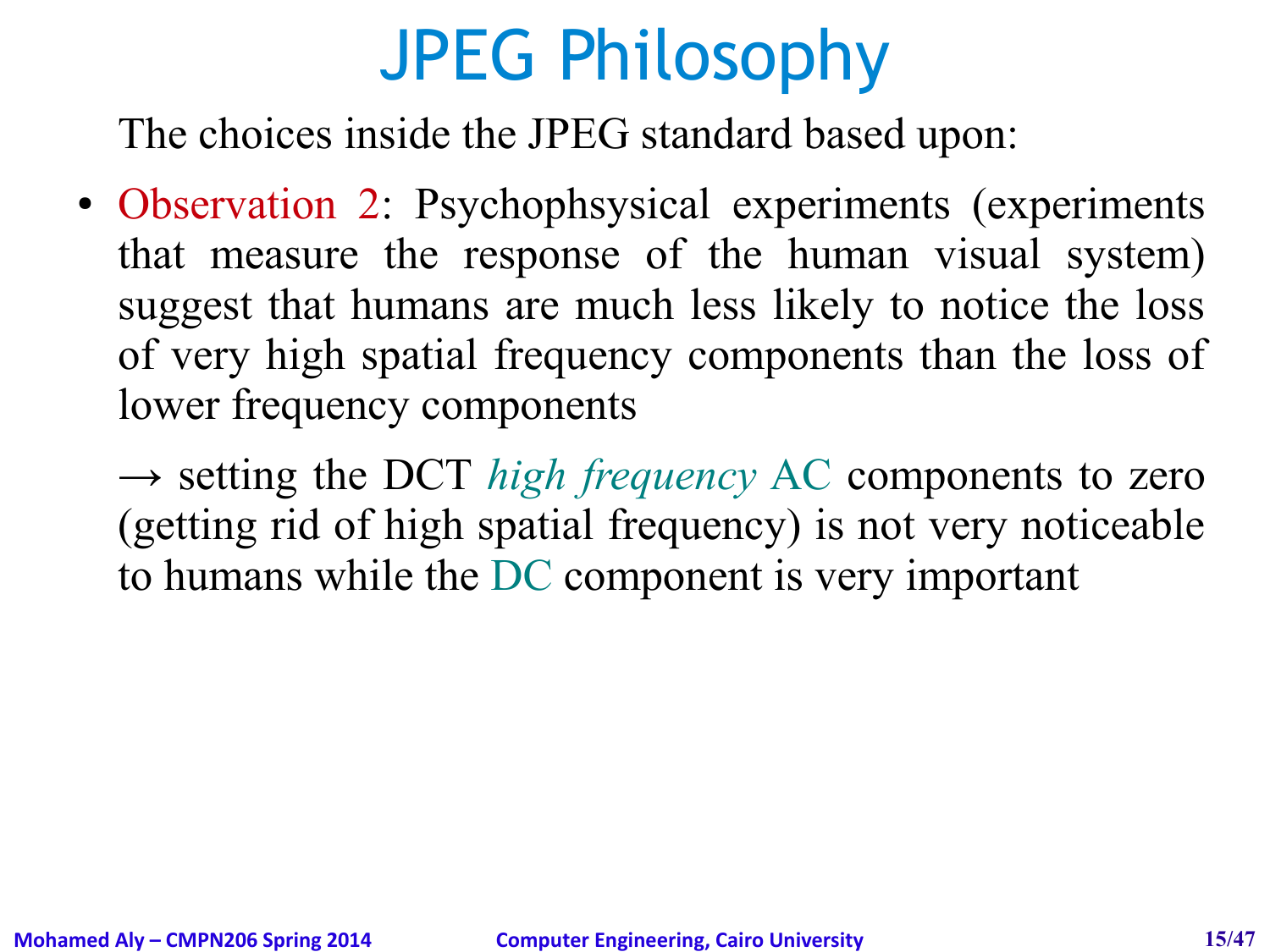## JPEG Philosophy

The choices inside the JPEG standard based upon:

- Observation 3: *visual acuity* (accuracy in distinguishing closely spaced lines) is much greater for gray ("black and white") than for color.
	- $\rightarrow$  using less color information is not very noticeable and thus JPEG uses *chroma subsampling* (4:2:0) i.e. for every four pixels, send only one color value e.g. if using YUV, send Y for every pixel, and U and V for every four pixels

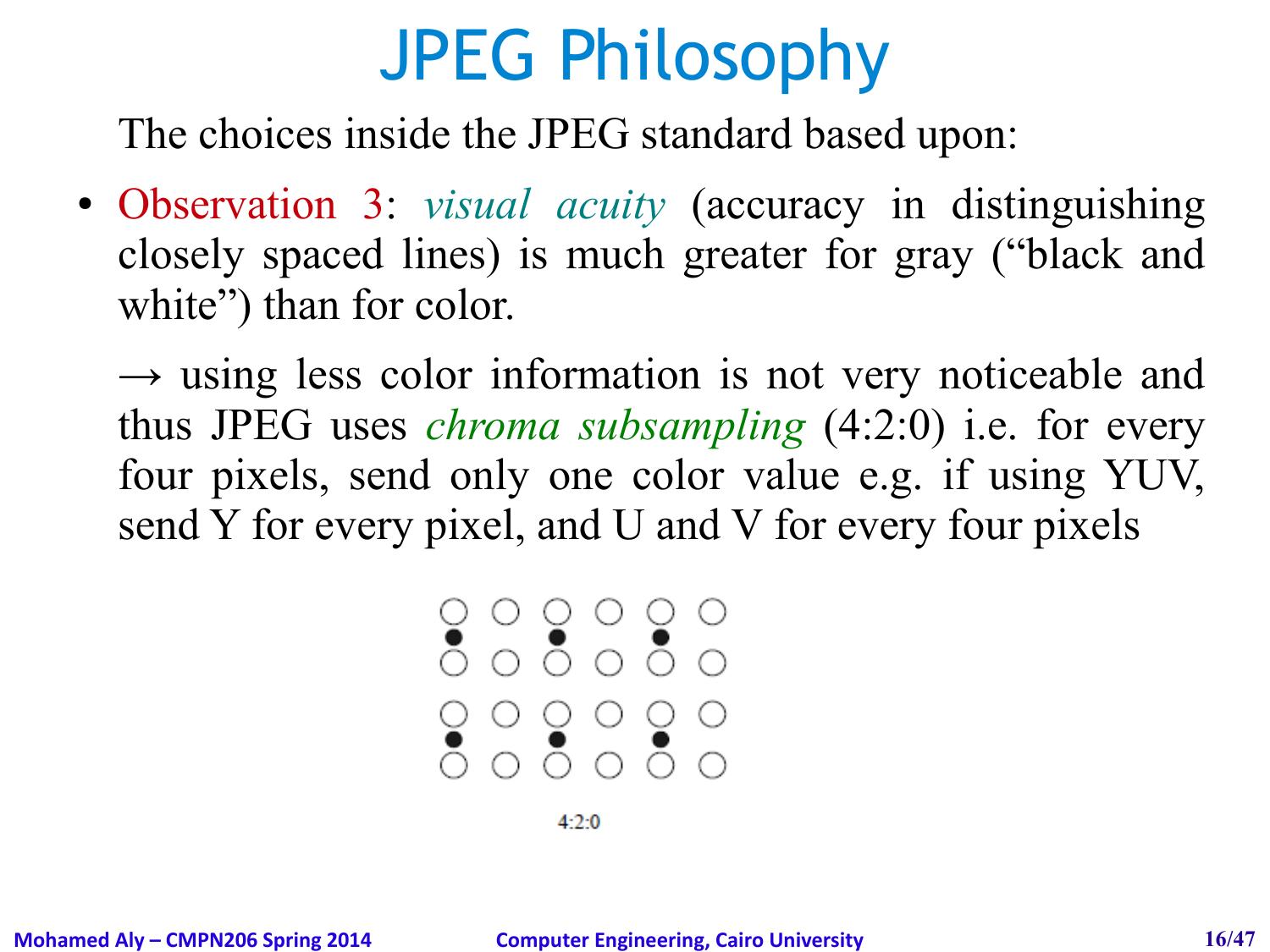## JPEG Encoder



Fig. 9.1: Block diagram for JPEG encoder.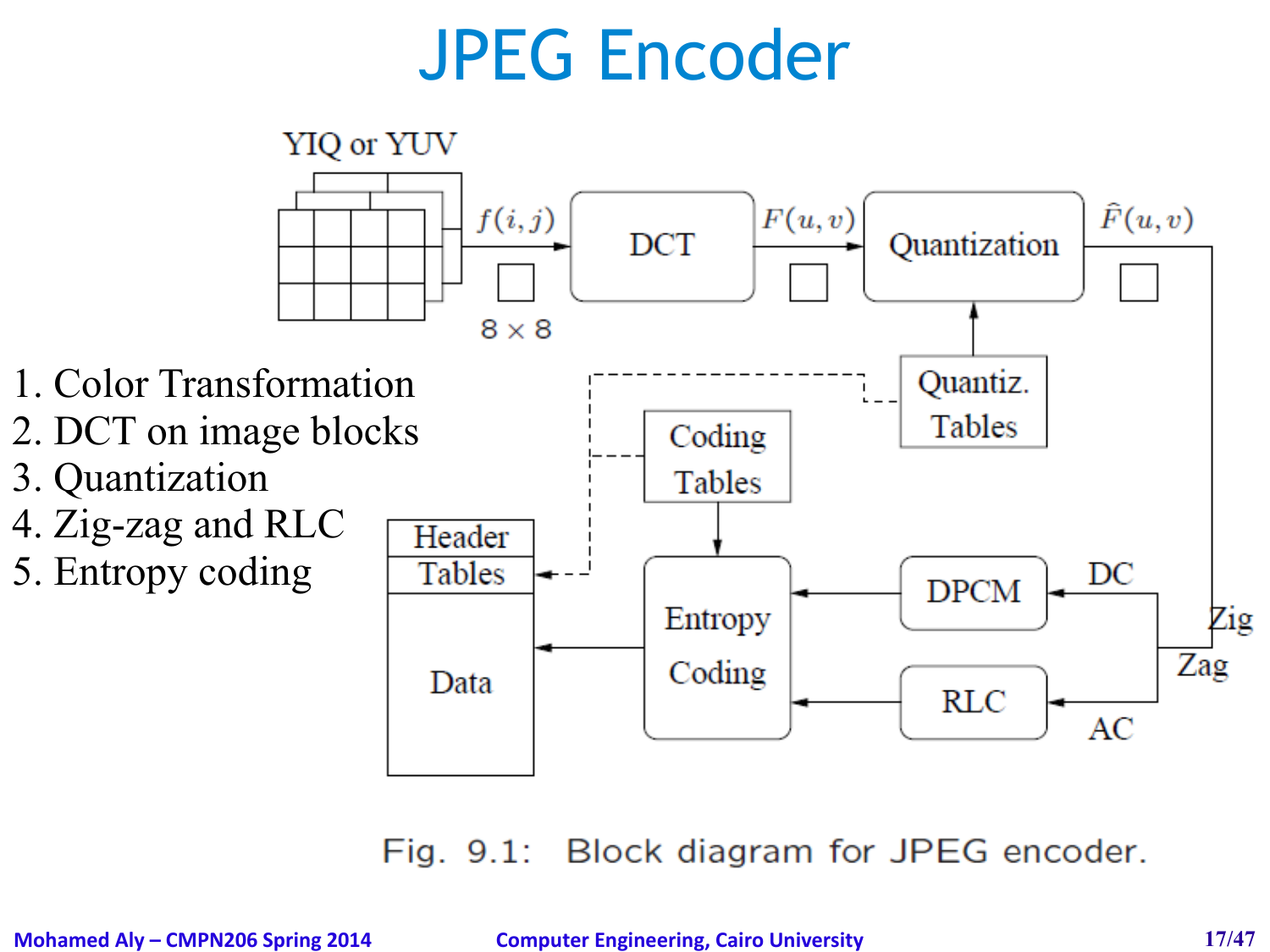## 1. Color Transformation

- JPEG works on grayscale or color images
- Usually the color image is in RGB, in which case it is converted to YUV or YIQ color spaces
	- The *Y* channel represents the *luminance* or the brightness information
	- The *UV* or *IQ* represent the *chrominance* or the color information
- The *two* color channels are then subsampled

$$
\begin{bmatrix} Y \ I \ Q \end{bmatrix} = \begin{bmatrix} 0.299 & 0.587 & 0.114 \ 0.595716 & -0.274453 & -0.321263 \ 0.211456 & -0.522591 & 0.311135 \end{bmatrix} \begin{bmatrix} R \ G \ B \end{bmatrix}
$$

$$
\begin{bmatrix} Y' \ U \ V \end{bmatrix} = \begin{bmatrix} 0.2126 & 0.7152 & 0.0722 \ -0.09991 & -0.33609 & 0.436 \ 0.615 & -0.55861 & -0.05639 \end{bmatrix} \begin{bmatrix} R \ G \ B \end{bmatrix}
$$

[https://en.wikipedia.org/wiki/YIQ] [https://en.wikipedia.org/wiki/YUV]

**Mohamed Aly – CMPN206 Spring 2014 Computer Engineering, Cairo University 18/47**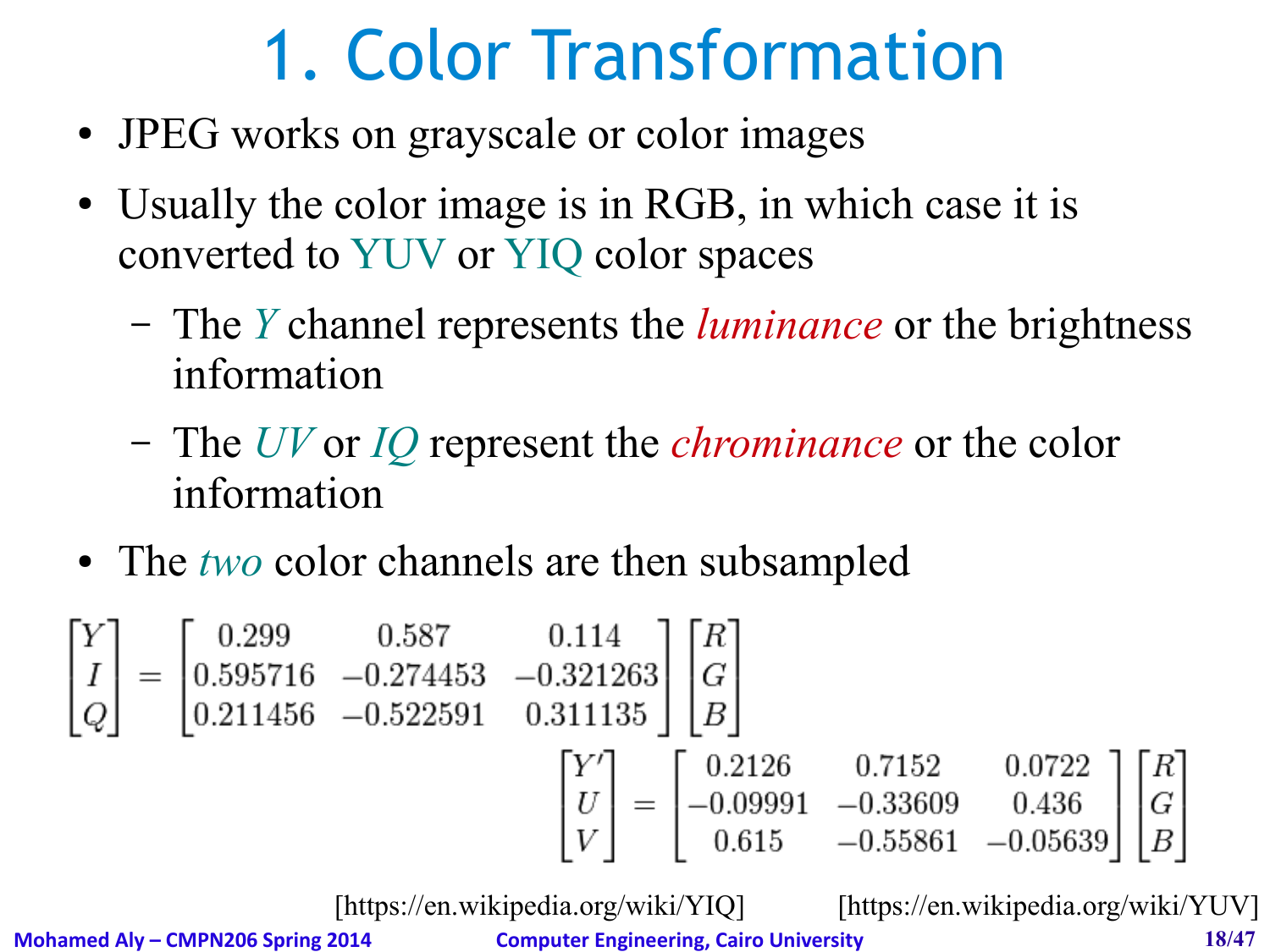#### 2. DCT Transform

• Blocks of 8×8 pixels *X* are transformed using 2D DCT transform matrix *A* to produce the transformed coefficients *Y*

$$
Y = A X A^T
$$

where *A* is defined by

$$
a_{i,j} = \begin{cases} \n\sqrt{\frac{1}{N}} & \text{for } i = 0 \text{ and } j = 0, \cdots, 7 \\
\sqrt{\frac{2}{N}} \cos \frac{(2j+1)i\pi}{2N} & \text{for } i > 0 \text{ and } j = 0, \cdots, 7\n\end{cases}
$$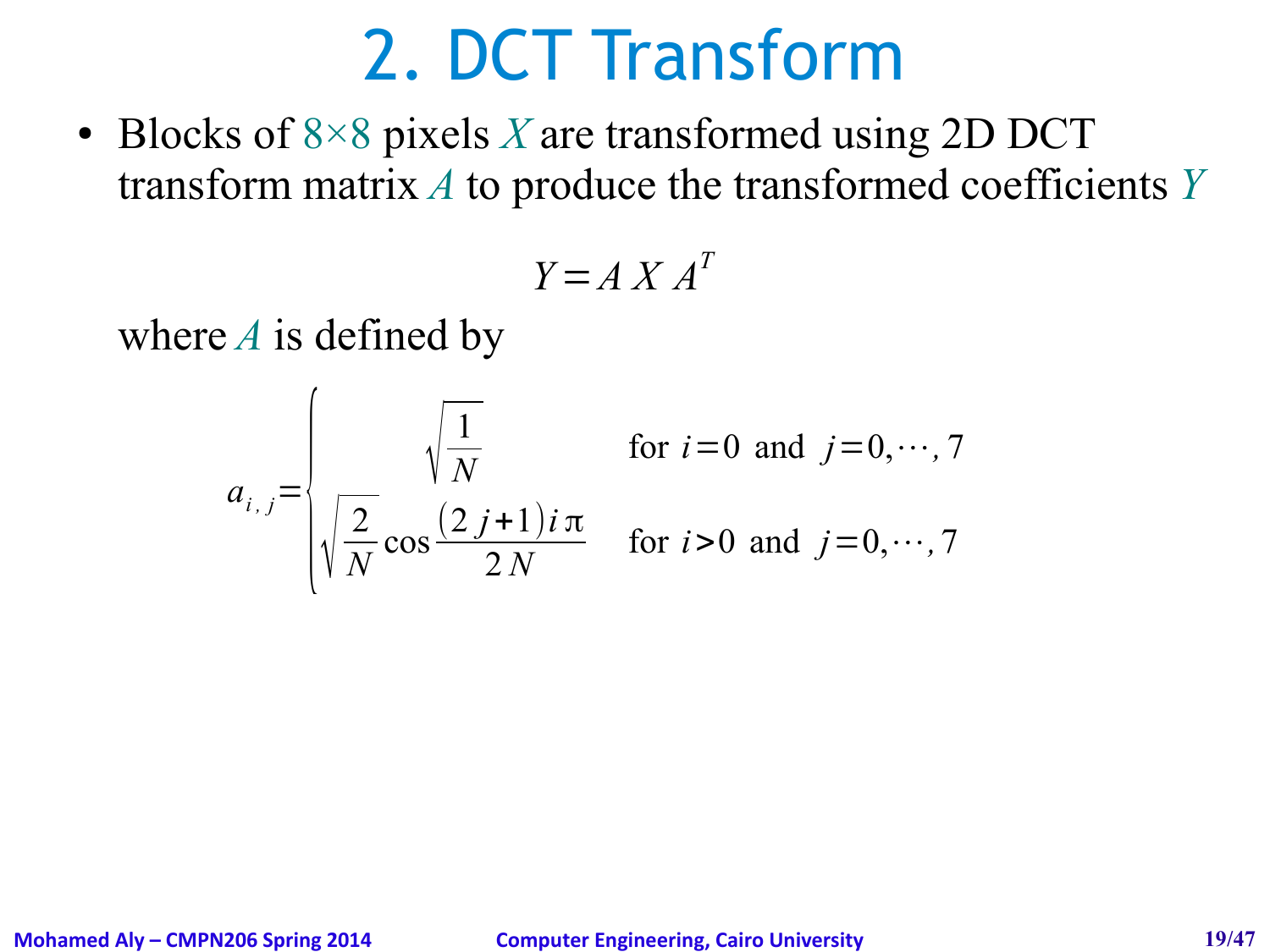## 2. DCT Transform

- This produces the *blocking artifacts* in the JPEG-coded images, which make them appear *blocky* at higher compression ratios
- Before applying the DCT, the pixels are *centered* around 0 by subtracting 128 from each pixel
- This makes the compression more efficient by not coding the *average* value of the block (in the DC component)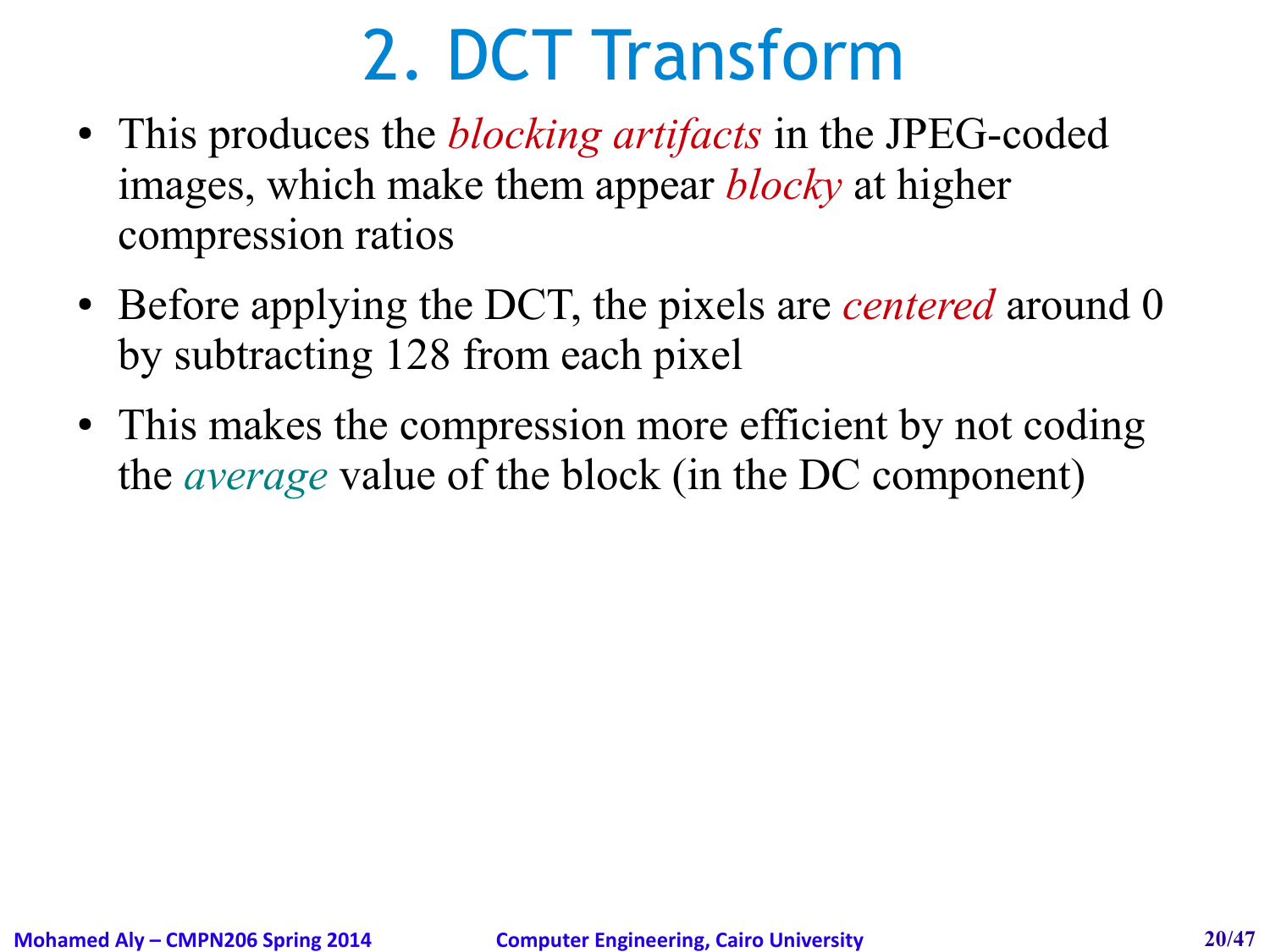## 3. Quantization

• The DCT coefficients are *uniformly* quantized using a *quantization table*

$$
\hat{y}_{i,j} = \text{round}\left(\frac{y_{i,j}}{q_{i,j}}\right) = \left[\frac{y_{i,j}}{q_{i,j}} + 0.5\right]
$$

where  $q_{i,j}$  is the *quantization step* for coefficient  $y_{i,j}$ 

- The DC and lower frequency AC components are more important, and hence are assigned *more bits* i.e. quantized with *smaller intervals* (smaller steps)
- The values for  $q_{i,j}$  tend to get larger towards the lower right end of the 8×8 block, following the observations earlier
- These values are derived from psychophysical experiments aiming at optimizing the compression ratios while having acceptable *subjective quality* for the images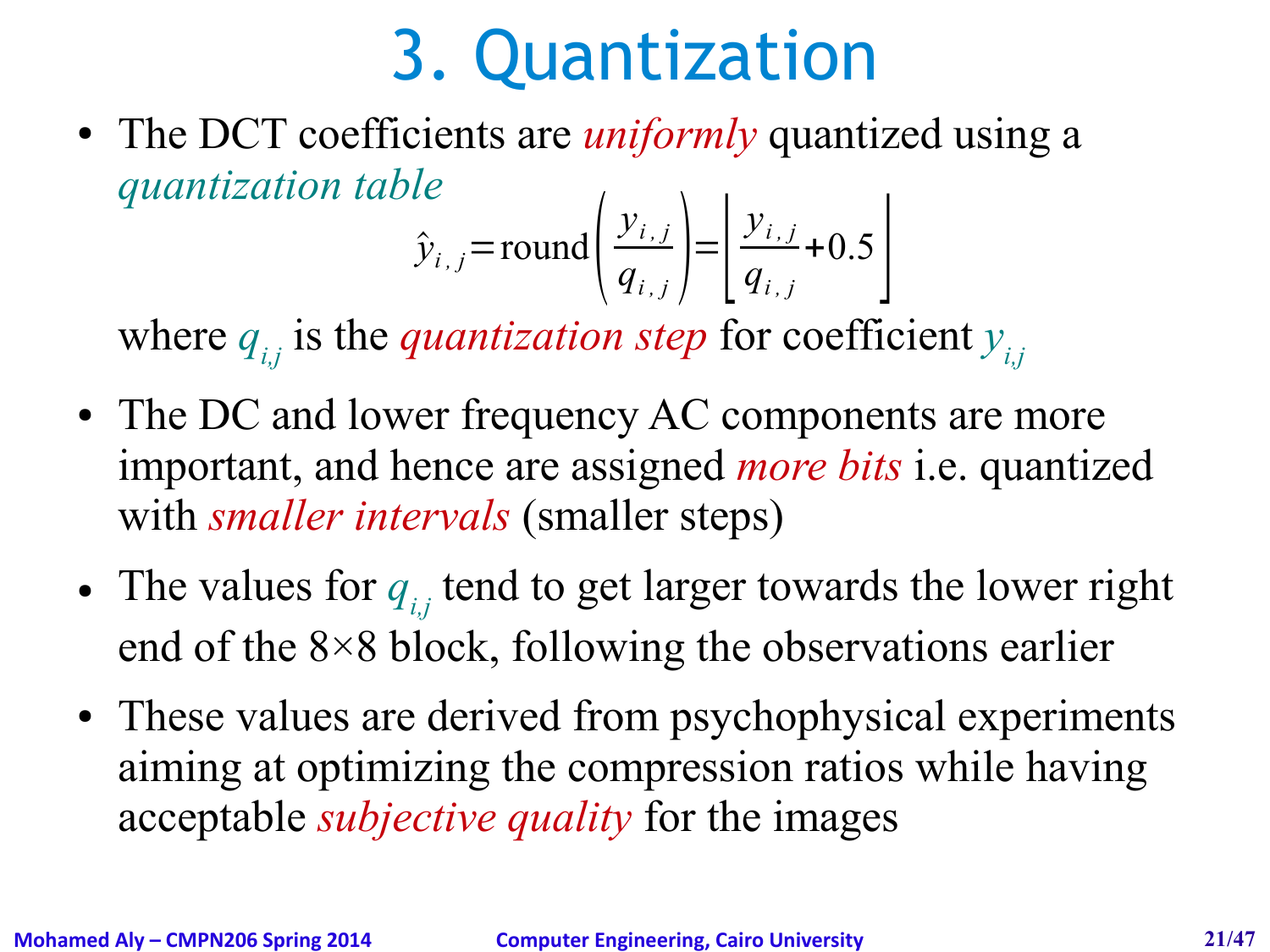## 3. Quantization

- The *luminance* and *chrominance* are quantized separately
- The *quality* setting for JPEG compression is directly related to the quantization tables

Table 9.1 The Luminance Quantization Table

|  |  | 16 11 10 16 24 40 51 61     |  |  |
|--|--|-----------------------------|--|--|
|  |  | 12 12 14 19 26 58 60 55     |  |  |
|  |  | 14 13 16 24 40 57 69 56     |  |  |
|  |  | 14 17 22 29 51 87 80 62     |  |  |
|  |  | 18 22 37 56 68 109 103 77   |  |  |
|  |  | 24 35 55 64 81 104 113 92   |  |  |
|  |  | 49 64 78 87 103 121 120 101 |  |  |
|  |  | 72 92 95 98 112 100 103 99  |  |  |

Table 9.2 The Chrominance Quantization Table

| 17 | 18 | 24 | 47 | 99 | 99 | 99 | 99 |
|----|----|----|----|----|----|----|----|
| 18 | 21 | 26 | 66 | 99 | 99 | 99 | 99 |
| 24 | 26 | 56 | 99 | 99 | 99 | 99 | 99 |
| 47 | 66 | 99 | 99 | 99 | 99 | 99 | 99 |
| 99 | 99 | 99 | 99 | 99 | 99 | gg | 99 |
| 99 | 99 | 99 | 99 | 99 | 99 | 99 | gg |
| 99 | 99 | 99 | 99 | 99 | 99 | 99 | 99 |
| gg | gg | 99 | 99 | 99 | 99 | 99 | 99 |

**Mohamed Aly – CMPN206 Spring 2014 Computer Engineering, Cairo University 22/47**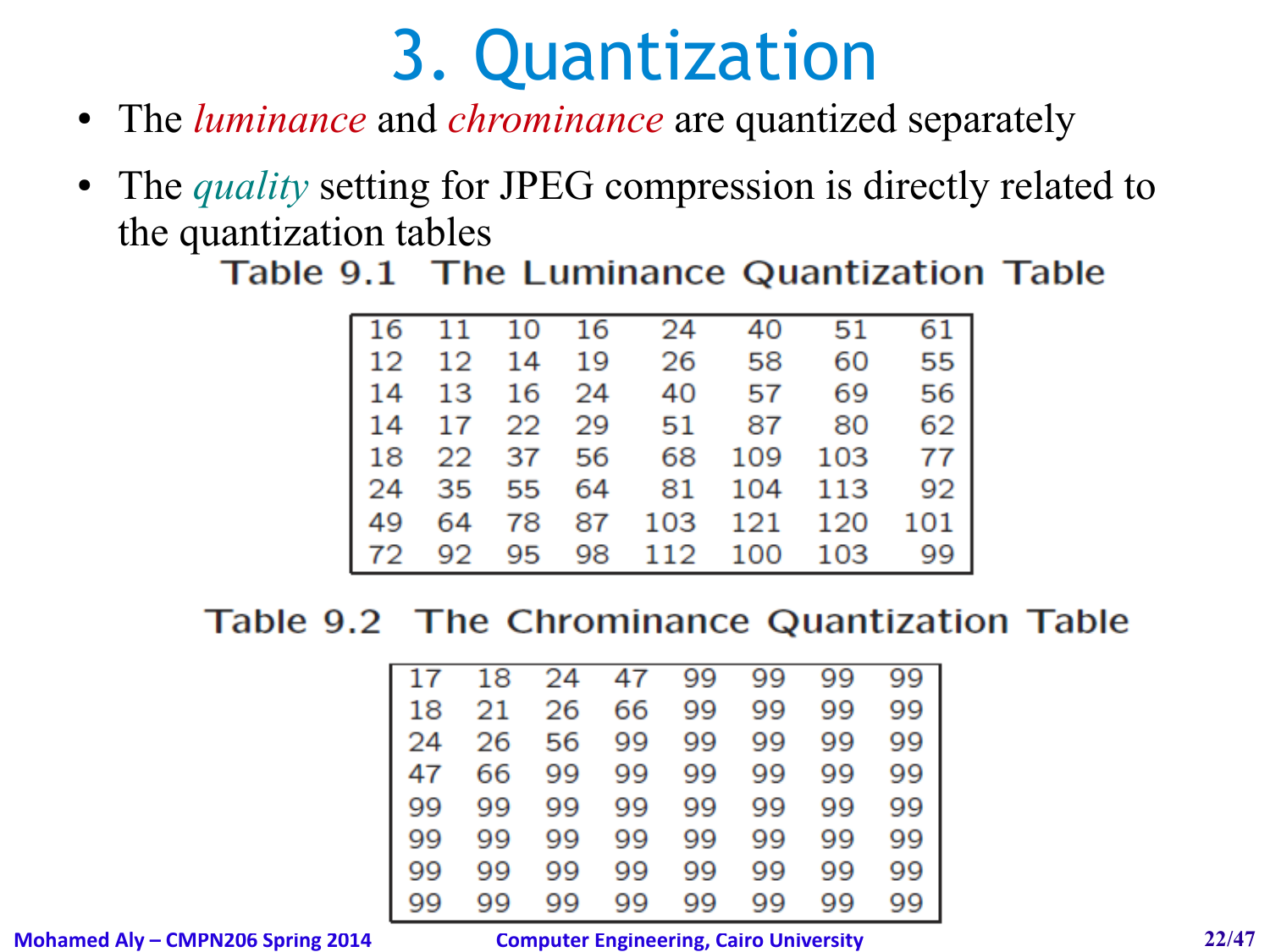#### Example: Smooth Block



Most high frequency DCT Coefficients are small

An  $8 \times 8$  block from the Y image of 'Lena'

200 202 189 188 189 175 175 175 200 203 198 188 189 182 178 175 203 200 200 195 200 187 185 175 200 200 200 200 197 187 187 187 200 205 200 200 195 188 187 175 200 200 200 200 200 190 187 175 205 200 199 200 191 187 187 175 210 200 200 200 188 185 187 186  $f(i, j)$ 

 $51565 - 1241$  $2 - 8$  5  $-16$  3 2 0 0  $-11$   $-2$  3  $-12$  6 11 -1 3  $0 \t1 - 2$  $-8$  3  $-4$  2  $-2$   $-3$   $-5$   $-2$  $0 - 2$  7 - 5 4 0 - 1 - 4  $0 - 3 - 1$  0 4 1 -1 0  $3 - 2 - 3$  3 3  $-1$   $-1$  3  $-2$  5  $-2$  4  $-2$  2  $-3$  0  $F(u, v)$ 

Fig. 9.2: JPEG compression for a smooth image block.

**Mohamed Aly – CMPN206 Spring 2014 Computer Engineering, Cairo University 23/47**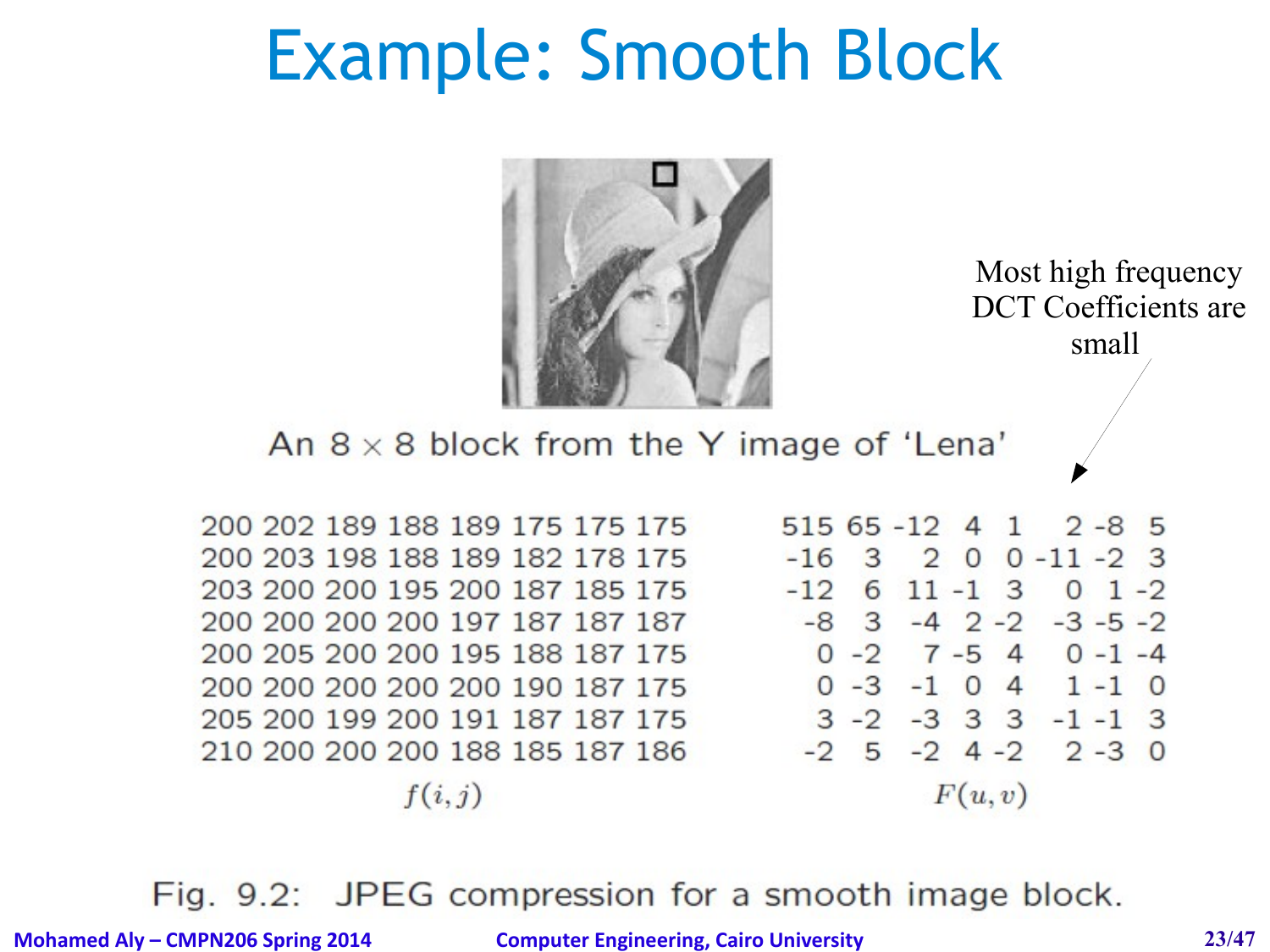#### Example: Smooth Block

Quantized values: lots of zeros at the lower right 32 6 -1 0 0 0 0 0  $-1$  0  $000000$  $-10100000$  $-1$  0 0 0 0 0 0  $\Omega$  $0\quad 0\quad 0\quad 0\quad 0\quad 0\quad 0$  $00000000$  $0\quad 0\quad 0\quad 0\quad 0\quad 0\quad 0$  $0\quad 0\quad 0\quad 0\quad 0\quad 0\quad 0$  $\widehat{F}(u,v)$ 

199 196 191 186 182 178 177 176 201 199 196 192 188 183 180 178 203 203 202 200 195 189 183 180 202 203 204 203 198 191 183 179 200 201 202 201 196 189 182 177 200 200 199 197 192 186 181 177 204 202 199 195 190 186 183 181 207 204 200 194 190 187 185 184  $\tilde{f}(i,j)$ 

Reconstructed DCT Coefficients

```
512 66 -10 0 0 0 0 0
-12O
        000000-14O
       1600000
-14 0
      0000000\Omega0000000\Omega\Omega00000000000000\overline{O}\Omega000000\Omega\tilde{F}(u,v)
```
 $1 \t6 - 2 \t2 \t7 - 3 \t-2 \t-1$  $-1$  4 2 -4 1 -1 -2 -3  $0 - 3 - 2 - 5$  5 - 2 2 - 5  $-2$   $-3$   $-4$   $-3$   $-1$   $-4$  4 8  $0$  4 -2 -1 -1 -1 5 -2 0 0 1 3 8 4 6 -2  $1 - 2$  0 5 1 1 4 -6  $3 - 4$  0 6 -2 -2 2 2  $\epsilon(i,j) = f(i,j) - \tilde{f}(i,j)$ 

Fig. 9.2 (cont'd): JPEG compression for a smooth image block. **Mohamed Aly – CMPN206 Spring 2014 Computer Engineering, Cairo University 24/47**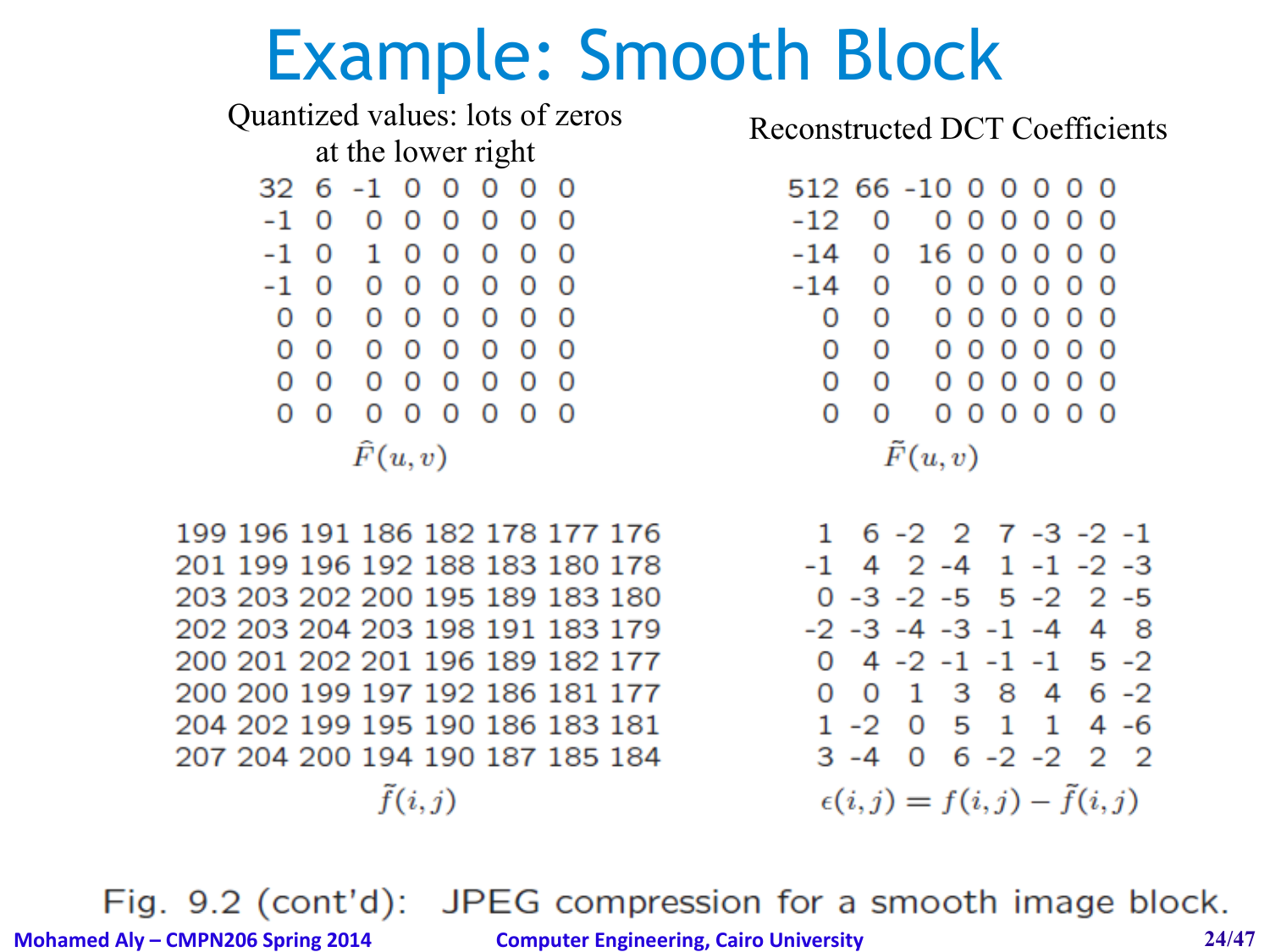#### Example: Textured Block



Fewer high frequency DCT Coefficients are small

Another  $8 \times 8$  block from the Y image of 'Lena'  $-80 - 408 - 73$ 44 32 53 -3 70 70 100 70 87 87 150 187 85 100 96 79 87 154 87 113  $-135 - 59 - 26 = 6$  $14 - 3 - 13 - 28$ 47-76 66 -3-108-78 33 59 100 85 116 79 70 87 86 196 69 87 200  $-2$  10 $-18$  0 33 11 $-21$ 136 79 71 117 96 161 70 87 200 103 71 96 113  $-1$   $-9$   $-22$  8 32 65 -36 -1 161 123 147 133 113 113 85 161 5-20 28-46 3 24-30 24 146 147 175 100 103 103 163 187 6-20 37-28 12-35 33 17 156 146 189 70 113 161 163 197  $-5 - 23$  33 - 30 17 - 5 - 4 20  $F(u, v)$  $f(i, j)$ 

Fig. 9.3: JPEG compression for a textured image block.

**Mohamed Aly – CMPN206 Spring 2014 Computer Engineering, Cairo University 25/47**

 $\mathbf{1}$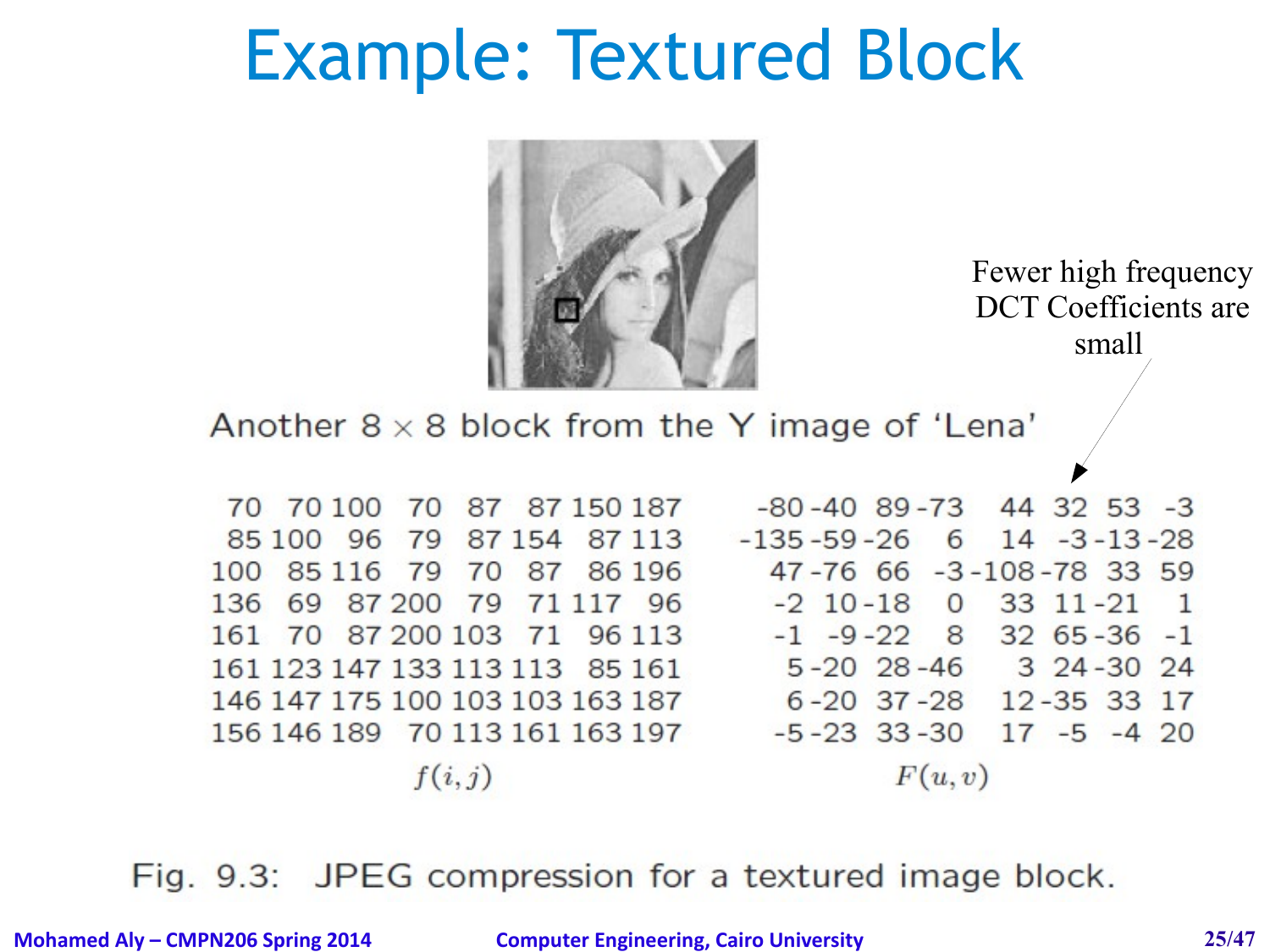#### Example: Textured Block

 $\Omega$ 

56

0

0

0

0

 $\Omega$ 

 $0 - 55$ 

 $\Omega$ 

 $\Omega$ 

 $\Omega$ 

 $-3$  29

12 23

 $0 - 1$ 

 $\Omega$ 

 $\overline{\mathbf{0}}$ 

0109 0

26

51

Quantized values: still lots of zeros Reconstructed DCT Coefficientsat the lower right  $-5 - 4$  9  $-5$ 2 1 1  $-80 - 44$  90 $-80$  48 4051  $\Omega$  $-11 - 5 - 2 = 0$  $\mathbf{1}$ O  $0 - 1$  $-132 - 60 - 28$ O  $3 - 6$  4 0  $-3$   $-1$  0 42-78 64  $0 - 120 - 57$ 1  $0 \t17 - 22$  $0 \t1 - 1 \t0 \t1$  $0<sub>0</sub>$ 0 O 0 0 -1 0 0 1 0  $0 \quad 0 - 37$  $\overline{0}$  $\Omega$  $0 -1$  1 -1 0 0 0 0  $0 - 35 55 - 64 0 00$  $0\quad 0\quad 0\quad 0\quad 0\quad 0\quad 0$  $0\quad 0\quad 0\quad 0$  $0\quad 0\quad 0$  $0\quad 0\quad 0\quad 0\quad 0\quad 0\quad 0$  $0\quad 0\quad 0\quad 0\quad 0\quad 0$  $\widehat{F}(u,v)$  $\tilde{F}(u,v)$ 70 60 106 94 62 103 146 176  $0$  10 -6 -24 25 -16 4 11 85 101 85 75 102 127  $0 -1$  11 4 -15 27 -6 -31 93 144 98 99 92 102 74 98 89 167  $2 - 14$  24  $-23$   $-4$   $-11$ 132 53 111 180 55 70 106 145 4 16 -24 20 24 1 11 -49 57 114 207 111  $-12$  13  $-27$   $-7$   $-8$   $-18$ 89 84 90 173 164 123 131 135 133 92 85 162  $-3$  0 16  $-2$   $-20$  21 141 159 169 73 106 101 149 224 5 -12 6 27 -3 2 14 -37 150 141 195 79 107 147 210 153 6 5 -6 -9 6 14 -47 44  $\tilde{f}(i,j)$  $\epsilon(i,j) = f(i,j) - \tilde{f}(i,j)$ 

Fig. 9.3 (cont'd): JPEG compression for a textured image block. **Mohamed Aly – CMPN206 Spring 2014 Computer Engineering, Cairo University 26/47**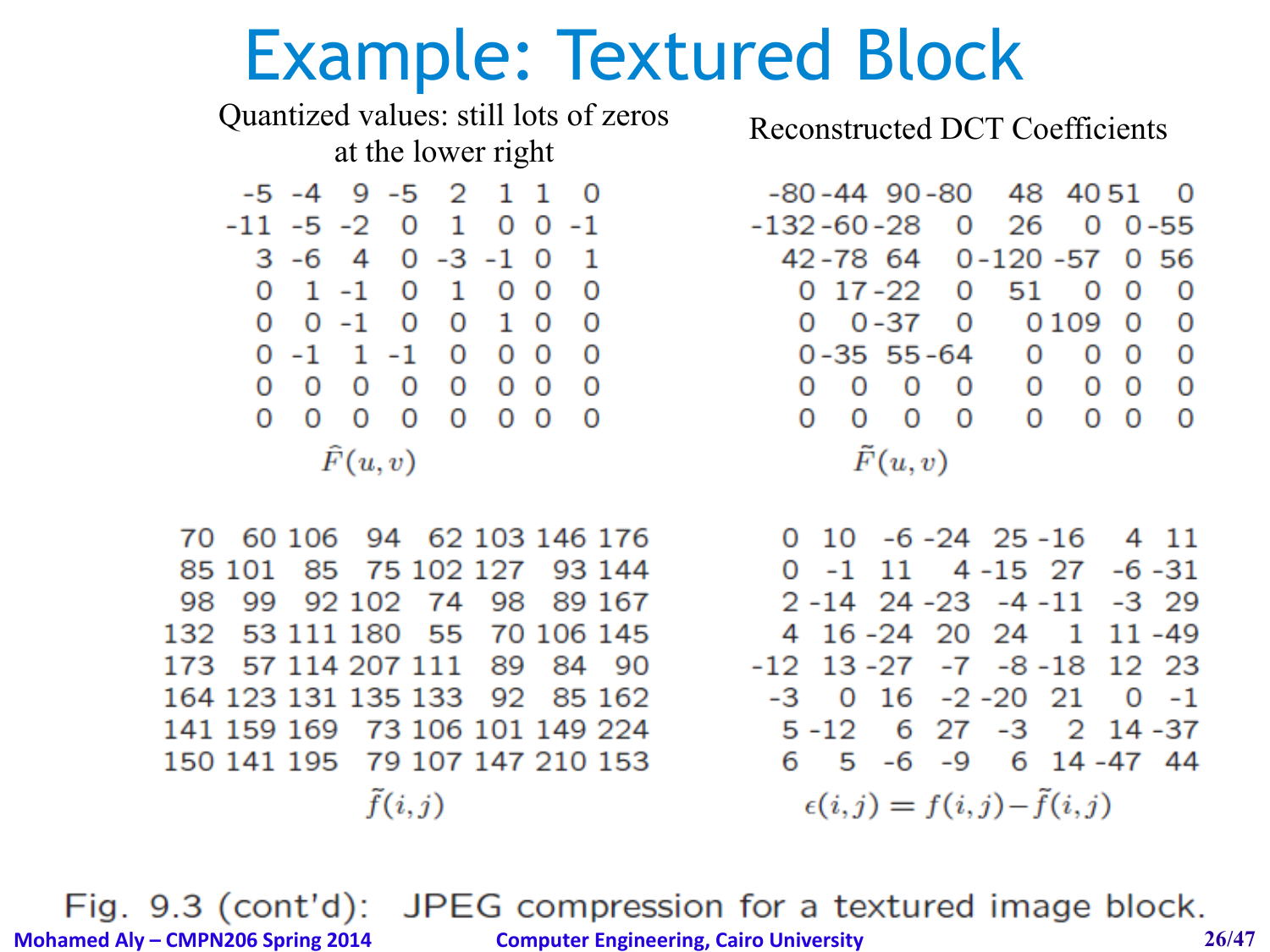## 4. Zig-zag and RLC

- A lot of the *quantized coefficients* are zeros at high frequencies
- To make it more likely to have long *runs of zeros*, the coefficients are arranged in a zig-zag order to form a 64 dimensional vector



Fig. 9.4: Zig-Zag Scan in JPEG.

**Mohamed Aly – CMPN206 Spring 2014 Computer Engineering, Cairo University 27/47**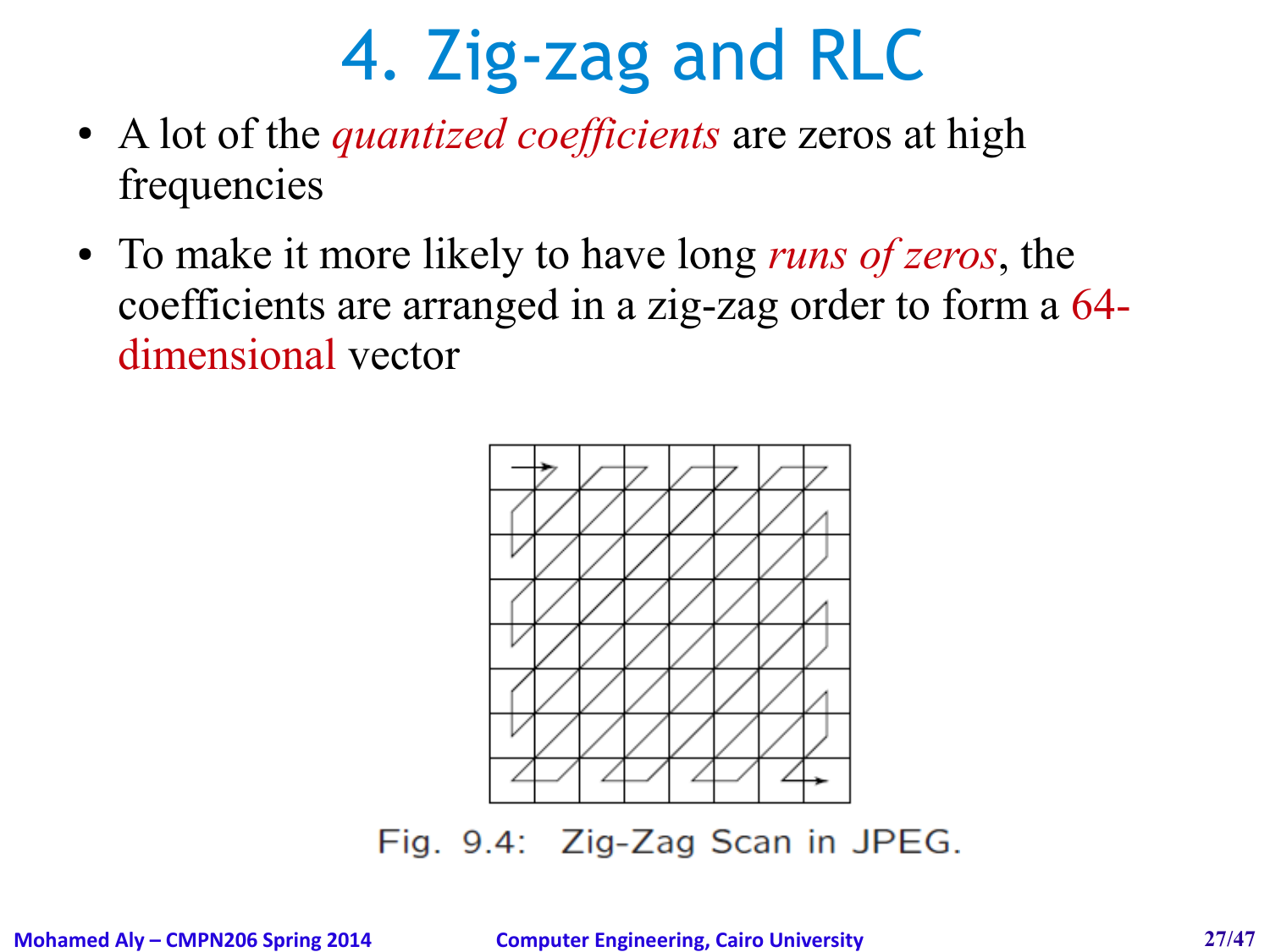# 4. Zig-zag and RLC

- The zig-zag-ordered coefficients are then compressed using Run Length Coding to produce pairs (RUNLENGTH, VALUE) where RUNLENGTH is the number of zeros to skip and VALUE is the nonzero value following the zero run
- The AC coefficients are coded differently from the DC coefficients:
	- AC coefficients are run length coded within each block independently
	- DC coefficients from blocks of the whole image are coded together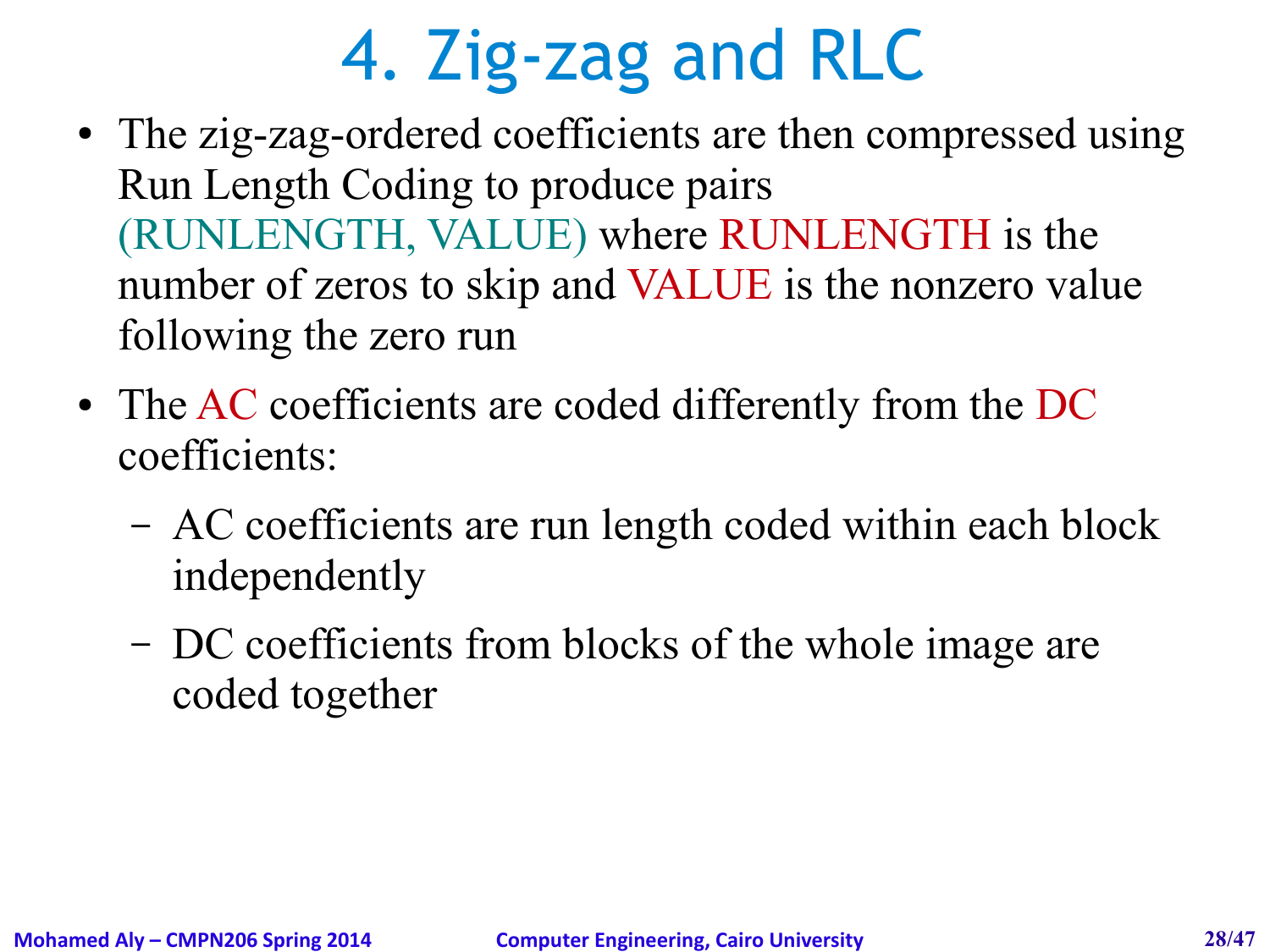## 4. Zig-zag and RLC: AC

• The AC coefficients: RLC in each block

 $326 - 100000$  $-10000000$  $-10100000$  $-1$  0 0 0 0 0 0 0  $0\quad 0\quad 0\quad 0\quad 0\quad 0\quad 0\quad 0$  $0\quad 0\quad 0\quad 0\quad 0\quad 0\quad 0\quad 0$  $0\quad 0\quad 0\quad 0\quad 0\quad 0\quad 0\quad 0$  $0\quad 0\quad 0\quad 0\quad 0\quad 0\quad 0\quad 0$ 

• Example: zig-zag ordering this DCT block produces:

 $(32, 6, -1, -1, 0, -1, 0, 0, 0, -1, 0, 0, 1, 0, \ldots 0)$ 

and RLC produces:

```
(0,6) (0,-1) (0,-1) (1,-1) (3,-1) (2,1) (0,0)
```
where  $(0, 0)$  is a special end-of-block symbol

**Mohamed Aly – CMPN206 Spring 2014 Computer Engineering, Cairo University 29/47**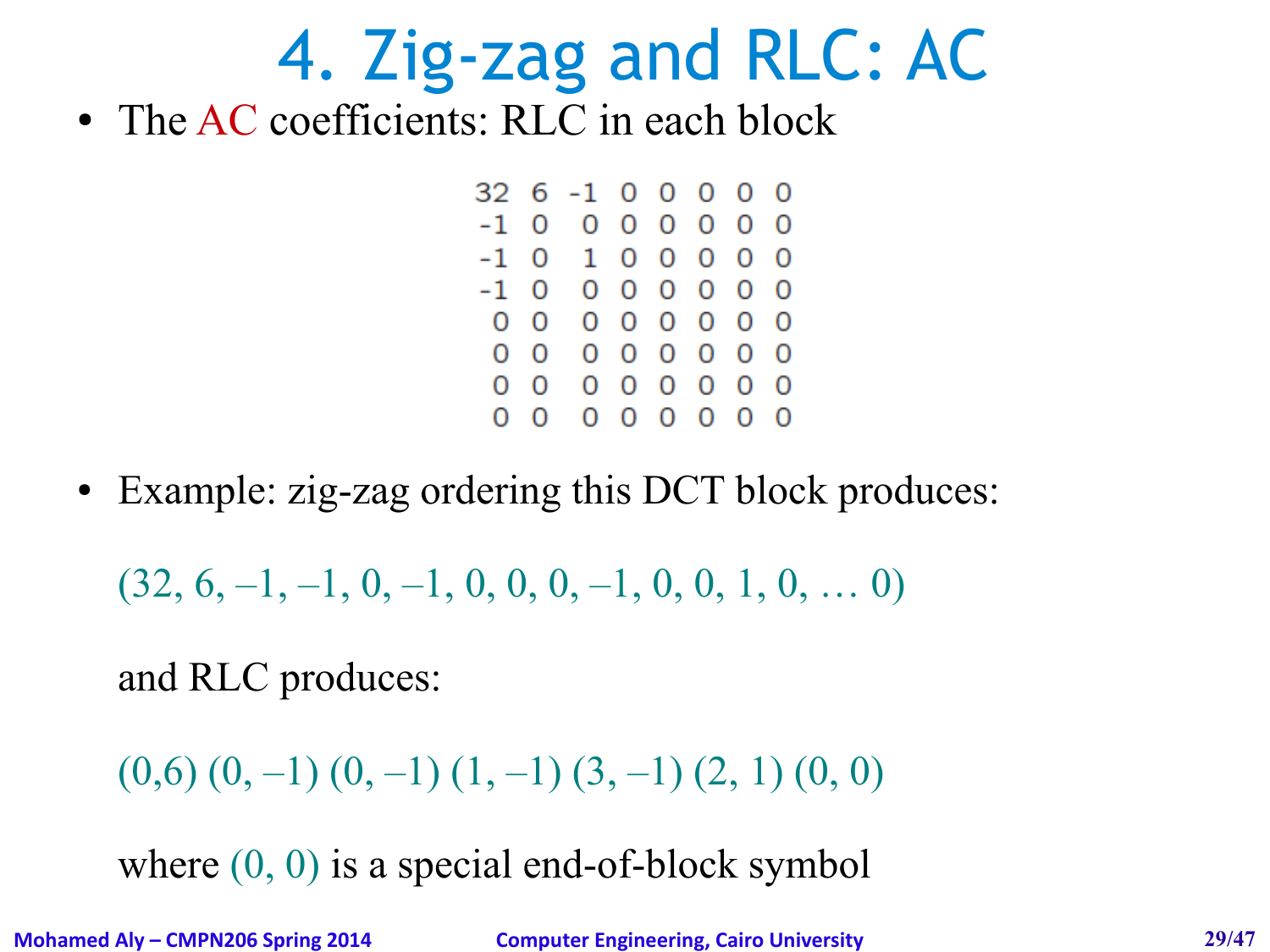# 4. Zig-zag and RLC: DC

- The DC coefficients:
	- DC values from all the blocks in the image are coded together using DPCM
	- The intuition is that the DC values don't change much from one block to the next
- Example: If the first five blocks have DC coefficients of

150, 155, 149, 152, 144

they are coded as

150, 5, –6, 3, –8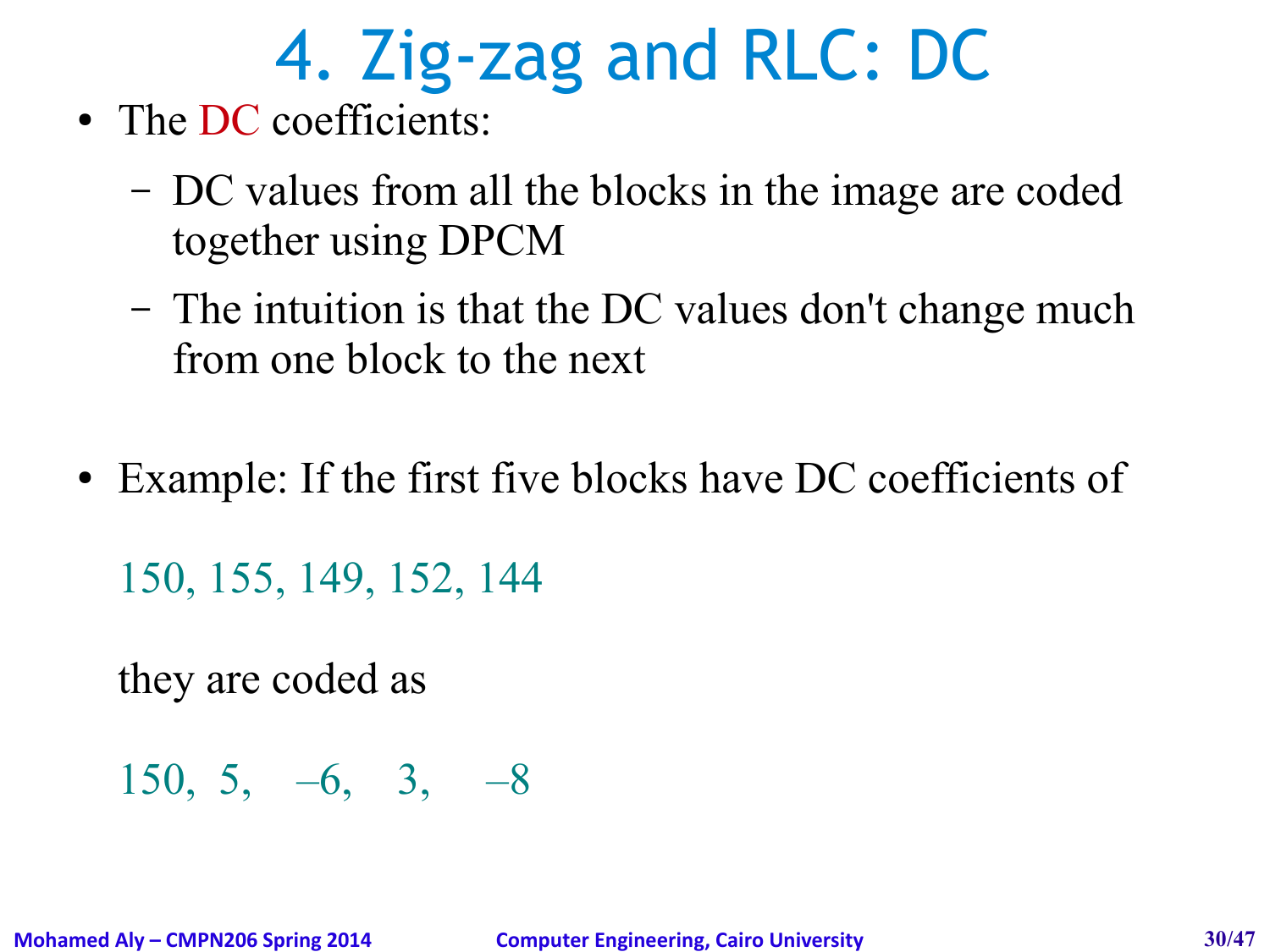## 5. Entropy Coding

- The output of the RLC and DPCM from the previous step undergo *entropy coding* (e.g. Huffman or Arithmetic Coding) to achieve further compression
- The AC and DC parts are coded separately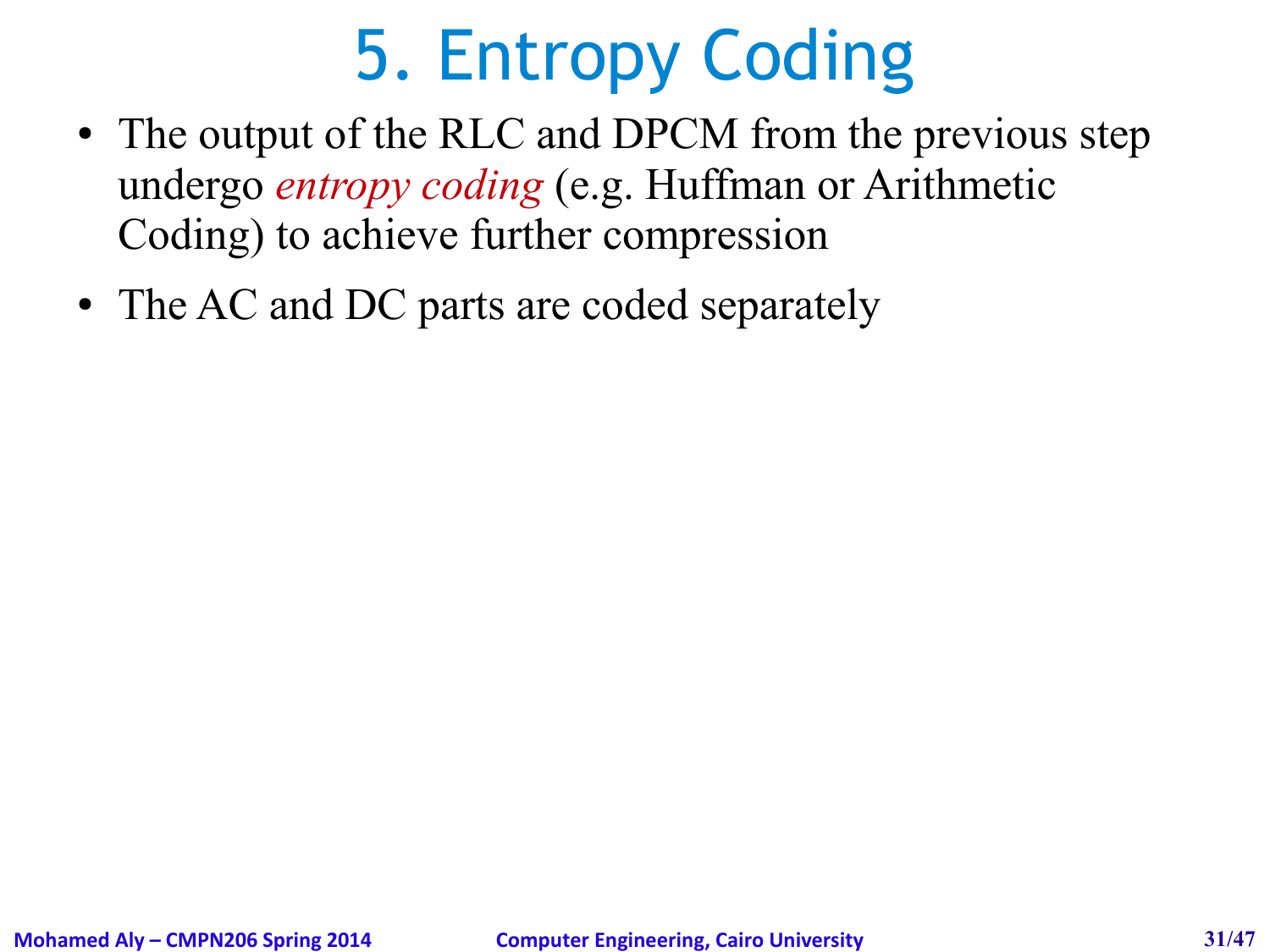## 5. Entropy Coding: DC

- Each DPCM coded DC coefficient is represented by (SIZE, AMPLITUDE) pairs, where SIZE indicates how many bits are needed for representing the coefficient, and AMPLITUDE contains the actual bits.
- The AMPLITUDE can be +ve or –ve, where –ve numbers are the 1's complement of the +ve numbers, e.g. 3 is 11, so  $-3$  is 00 …
- Example:  $(3, 001)$  represents  $-6$

| <b>SIZE</b> | AMPLITUDE            |
|-------------|----------------------|
|             | $-1, 1$              |
| 2           | $-3, -2, 2, 3$       |
| 3           | $-7. -4, 4.7$        |
|             | $-15-8, 815$         |
|             |                      |
|             |                      |
|             |                      |
| 10          | $-1023-512, 5121023$ |

**Mohamed Aly – CMPN206 Spring 2014 Computer Engineering, Cairo University 32/47**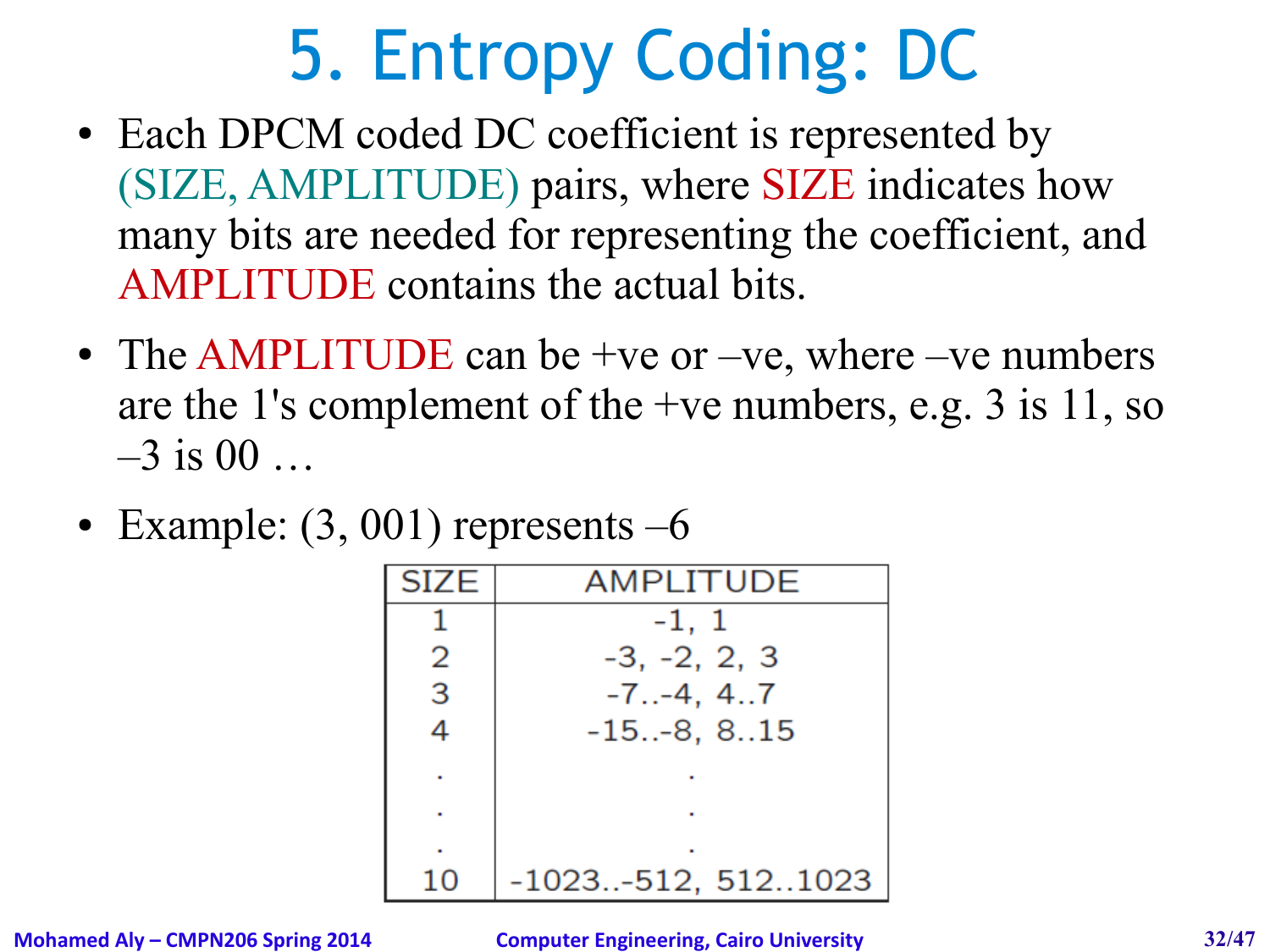## 5. Entropy Coding: DC

- The SIZE is coded using Huffman Coding, since smaller magnitudes are more likely than larger ones
- The Huffman table can be standard or depends on the image (stored in the header)
- The AMPLITUDE is *not* coded with Huffman because the values vary and not much is gained

| <b>SIZE</b> | AMPLITUDE          |
|-------------|--------------------|
|             | -1, 1              |
| 2           | $-3, -2, 2, 3$     |
| 3           | $-7. -4, 4.7$      |
| 4           | $-15-8, 815$       |
|             |                    |
|             |                    |
|             |                    |
| 10          | -1023-512, 5121023 |

• Example: the DC coefficients from before: 150, 5, –6, 3, –8 are coded as: (8, 10010110), (3, 101), (3, 001), (2, 11), (4, 0111)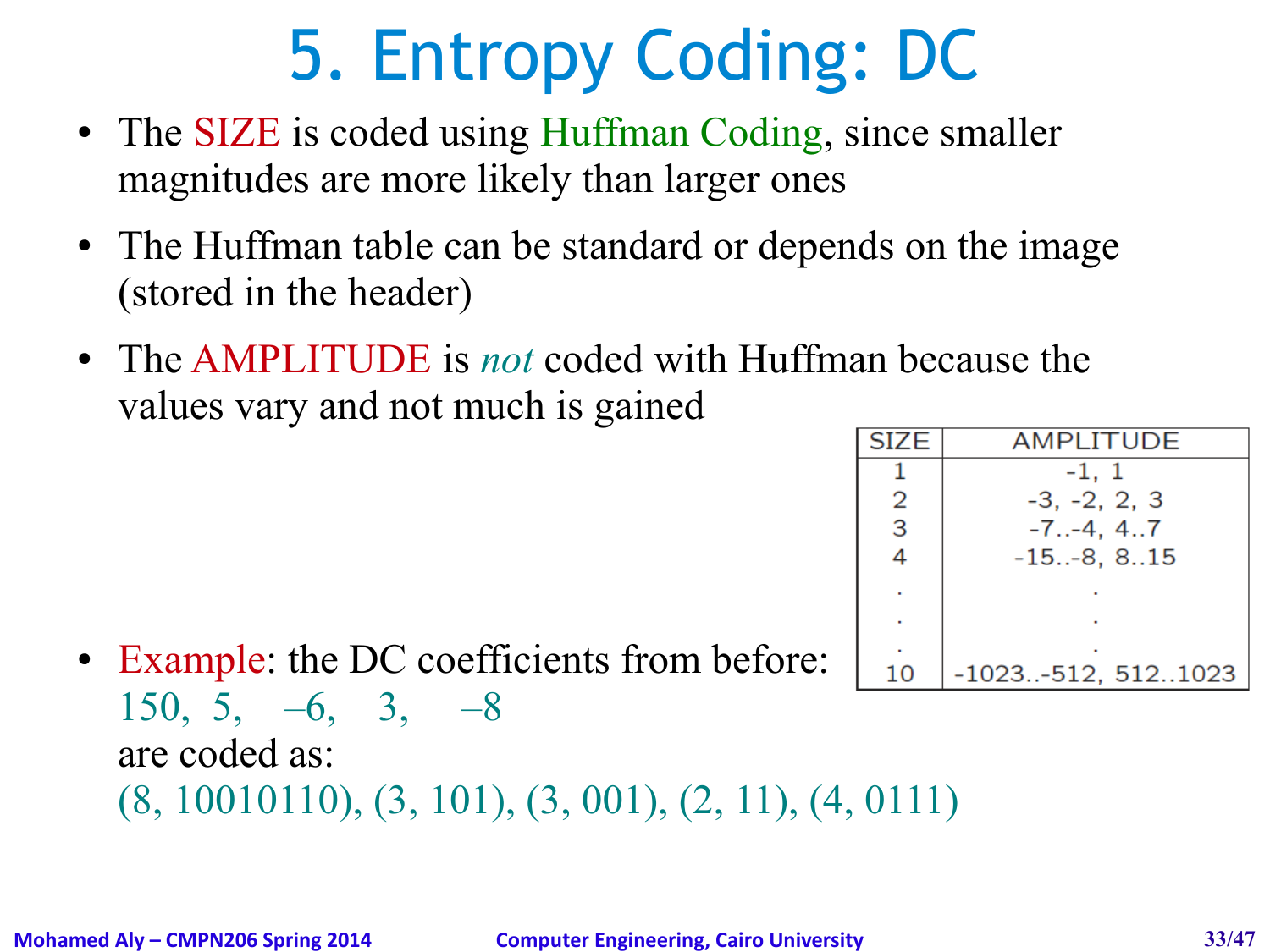## 5. Entropy Coding: AC

- The RLC coded AC coefficients are represented by pairs (RUNLENGTH, VALUE)
- The VALUE is represented by a pair (SIZE, AMPLITUDE)
- In the JPEG implementation:
	- RUNLENGTH and SIZE are allocated 4 bits each (one byte for both, called Symbol1)
	- AMPLITUDE is allocated 8 bits (Symbol2)
	- Symbol1 = (RUNGLENGTH, SIZE)
	- $-$  Symbol2 = (AMPLITUDE)
- Symbol1 is Huffman coded, while Symbol2 is *not*
- In case a zero run is longer than 15, special Symbol1  $(15, 0)$  = 0xF0 can be used e.g. if we have a run of 20, it can be represented by two symbols (15, 0) (4, ?)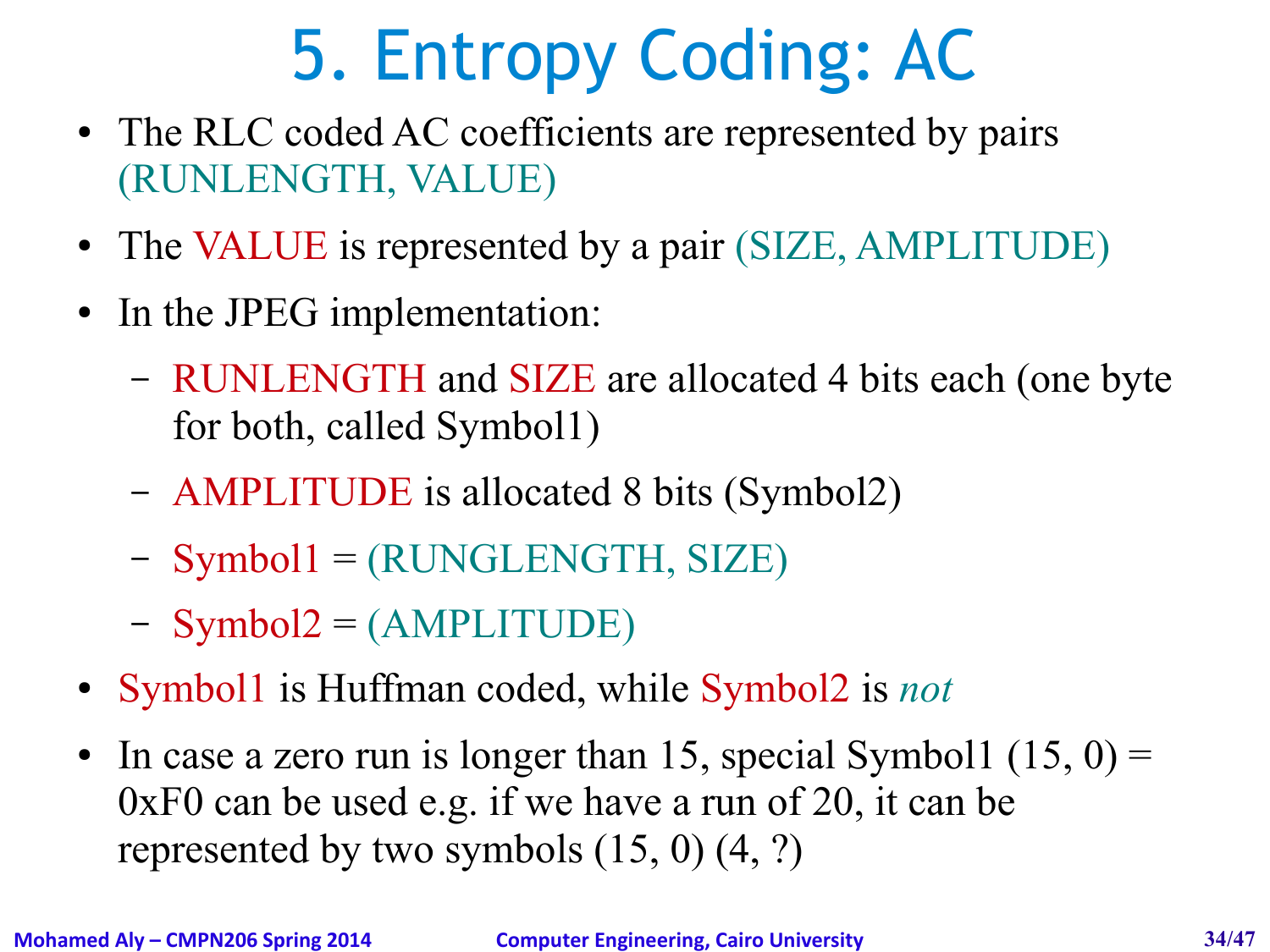## 5. Entropy Coding: AC

• Example: the RLC coded AC

 $(0,6)$   $(0,-1)$   $(0,-1)$   $(1,-1)$   $(3,-1)$   $(2,1)$   $(0,0)$ 

are represented as

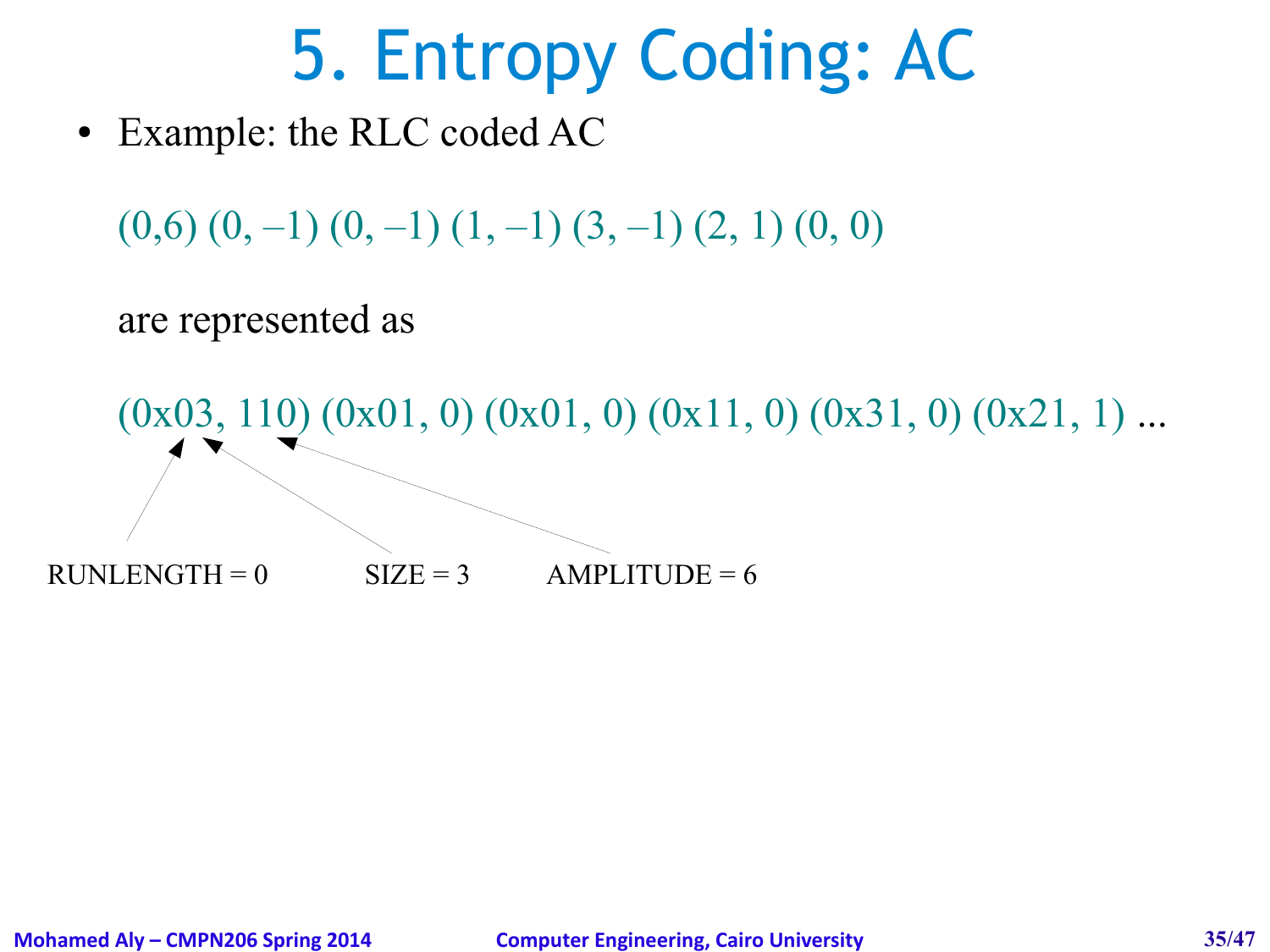## JPEG Encoder



Fig. 9.1: Block diagram for JPEG encoder.

**Mohamed Aly – CMPN206 Spring 2014 Computer Engineering, Cairo University 36/47**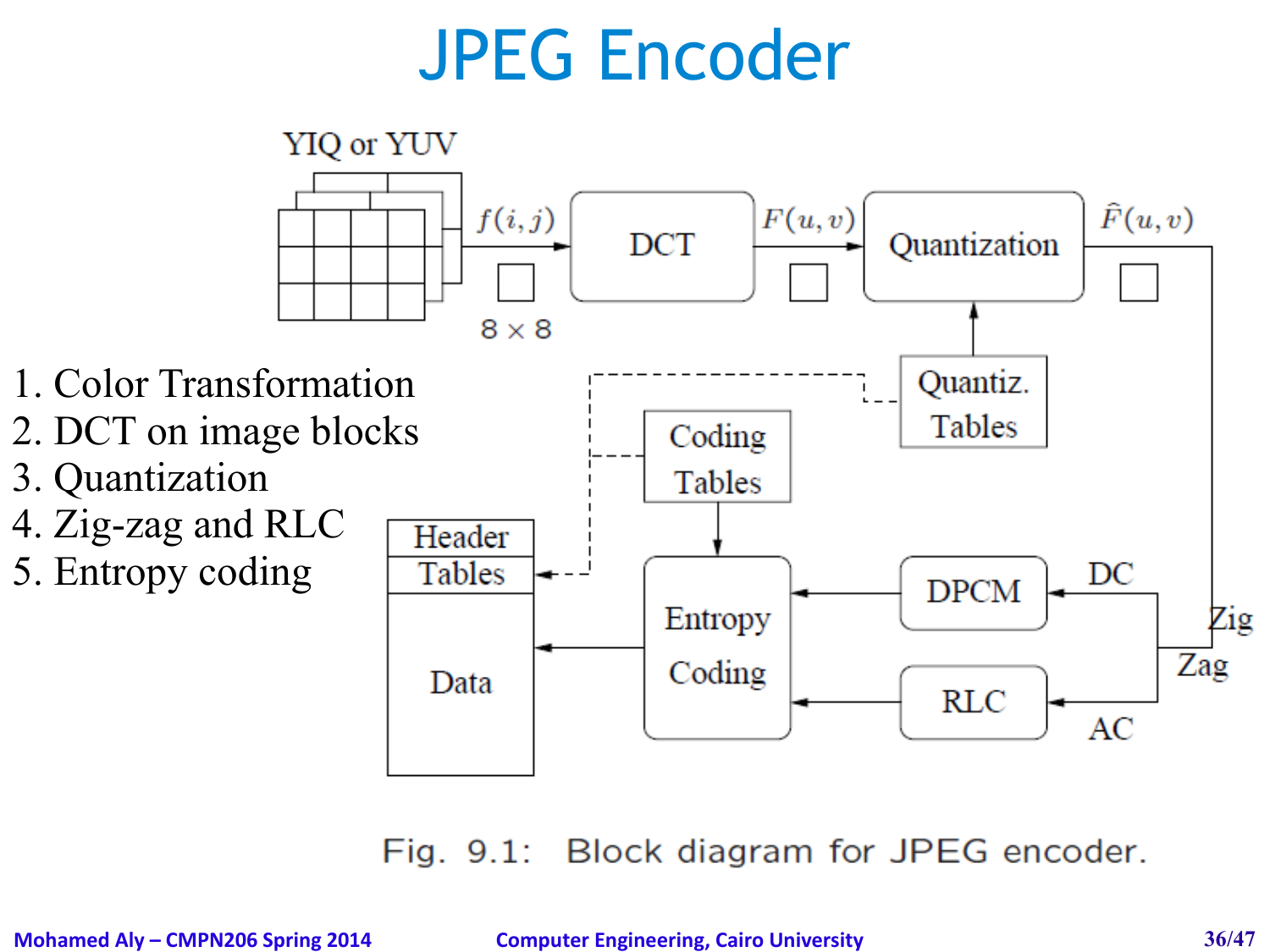## Common JPEG Modes

- Sequential Mode:
	- The default mode JPEG mode explained so far
	- Encodes each color channel in a left-to-right top-tobottom (row major) order
- Progressive Mode:
	- Sends the image in passes of increasing detail
- Hierarchical Mode:
	- Sends different versions of the image at different resolutions
- Lossless Mode:
	- explained earlier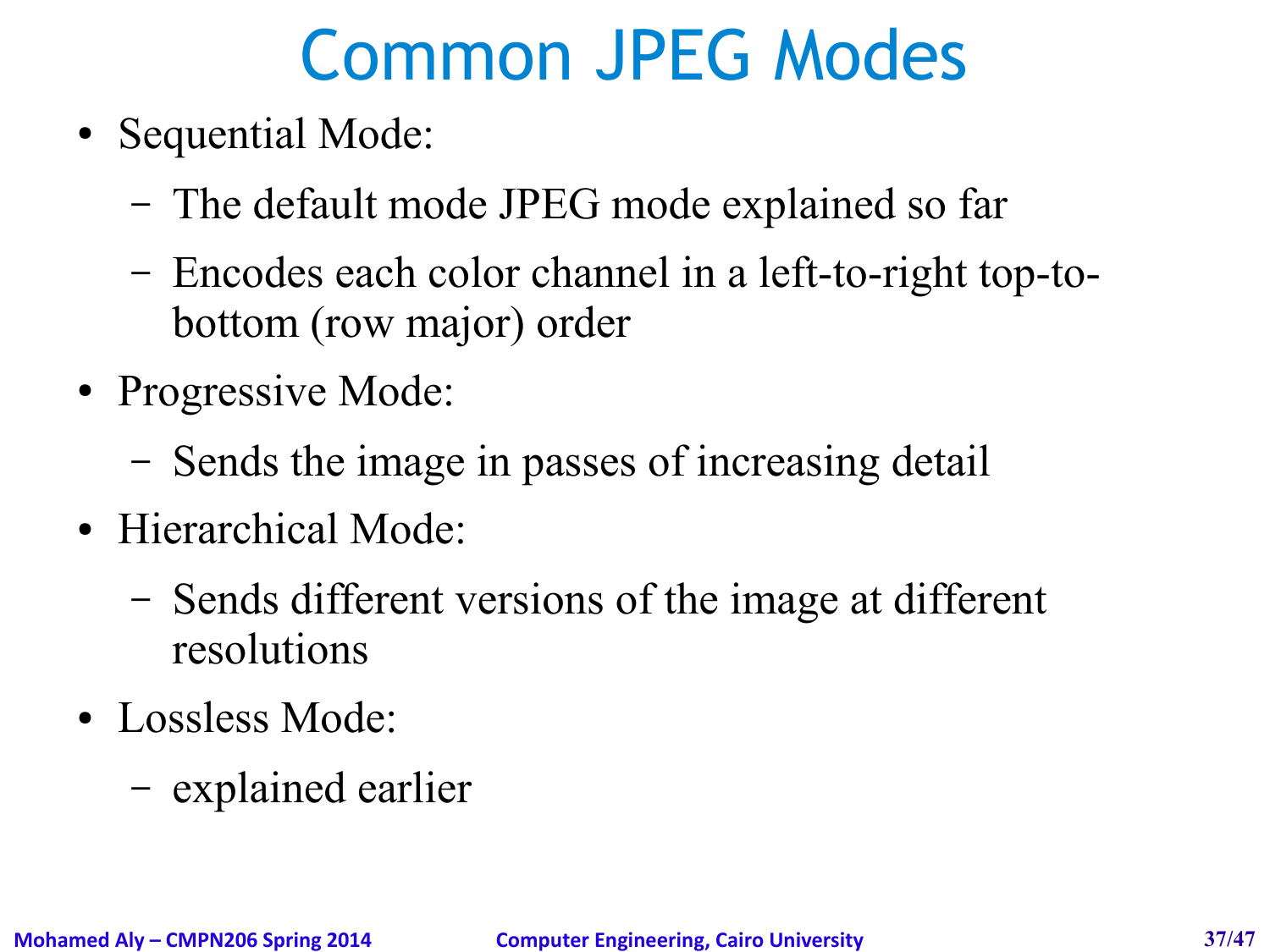## Progressive Mode

- Delivers low quality versions of the image, followed by high quality passes
- Supported in web browsers to render a quick low resolution version before receiving the full higher quality image
- Can be done in two ways:
	- Spectral Selection
	- Successive Approximation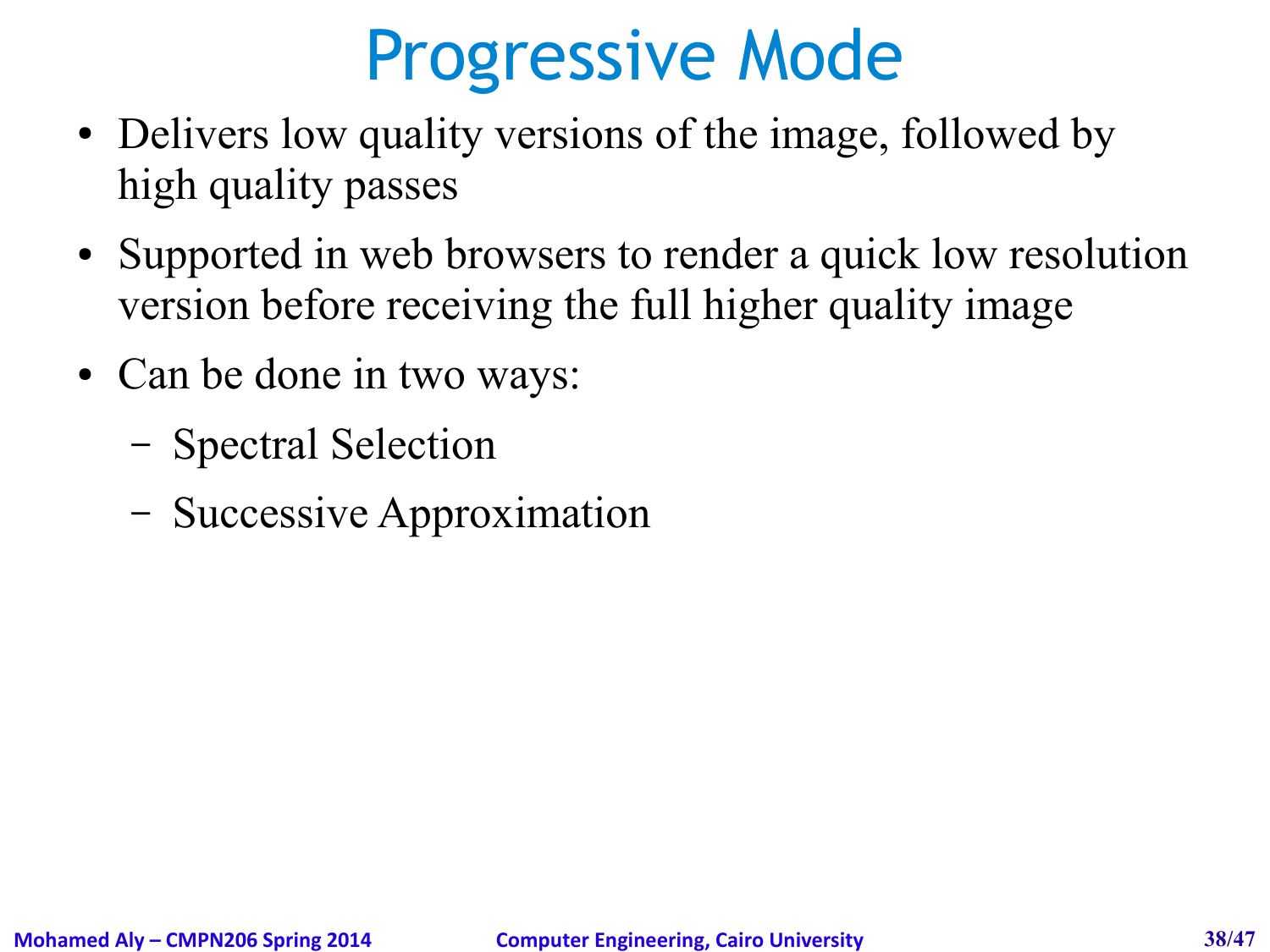## Progressive Mode

- Spectral Selection: Takes advantage of the *spectral* properties of the DCT coefficients where the higher AC components provide only more *detail* while most of the information is in the lower AC and DC components
- Arranges the data in *scans*:
	- Scan 1: encode DC and first few AC components e.g. AC1, AC2
	- Scan 2: encode a few more AC components e.g. AC3, AC4, AC5
	- …
	- Scan *k*: Encode the last few AC components e.g. AC61, AC62, AC63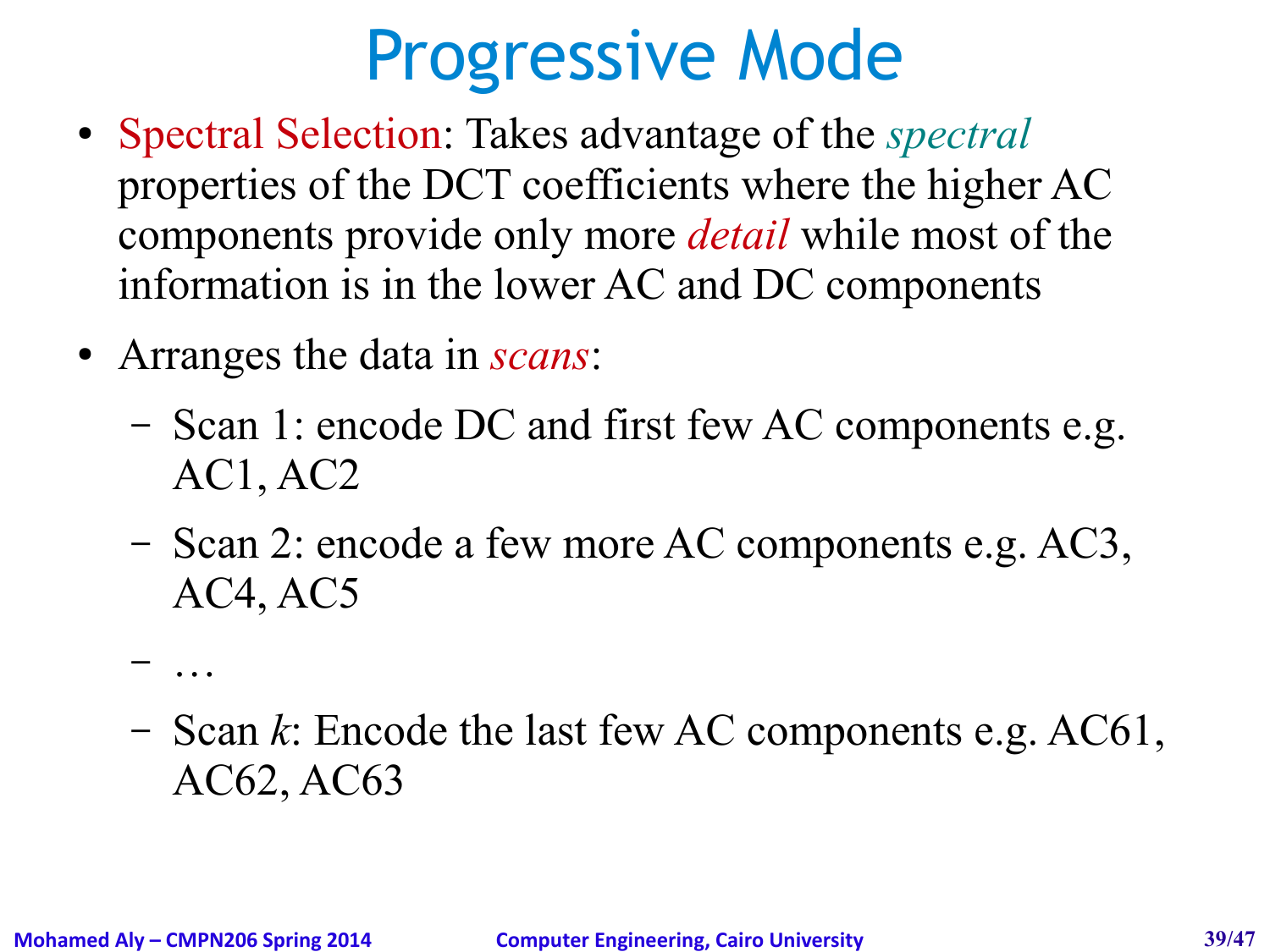## Progressive Mode

- Successive Approximation: This is like *bit plane coding*, where all the DCT coefficients are encoded but with their *most significant bits* (MSBs) first
- Arranges the data in *scans*:
	- Scan 1: encode the first few MSBs of all the coefficients e.g. bits 7, 6, 5
	- Scan 2: encode a few more bits e.g. bits 4, 3
	- Scan *k*: Encode the least significant bit

– …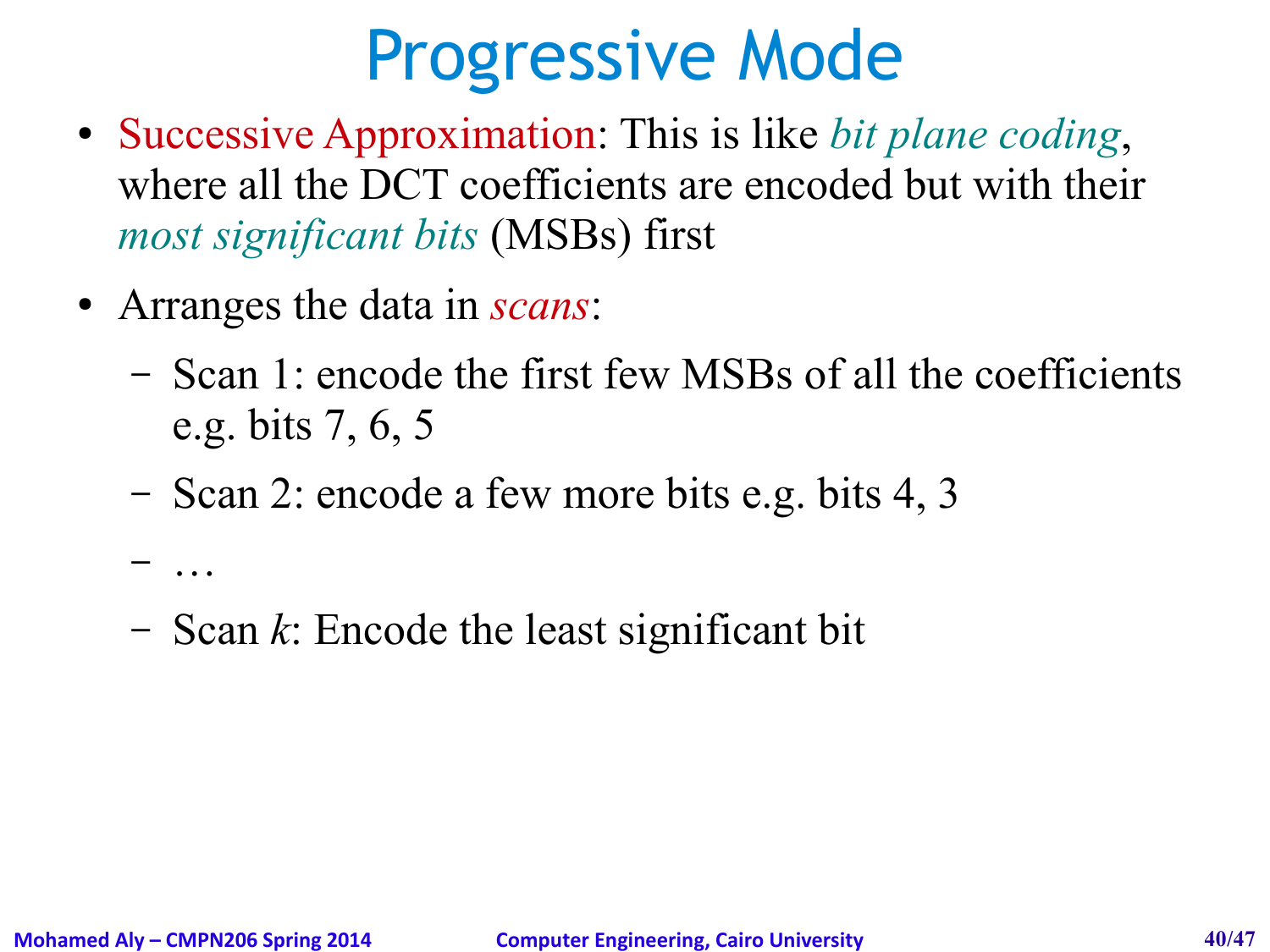## Hierarchical Mode

- Sends different versions of the image with different *resolutions* (sizes)
- The lowest resolution version is a low-passed version
- The higher resolution versions provide additional *details* (differences from the lower resolution versions)
- Similar to the idea of an *image pyramid*
- The different versions can be sent in different passes, similar to the progressive mode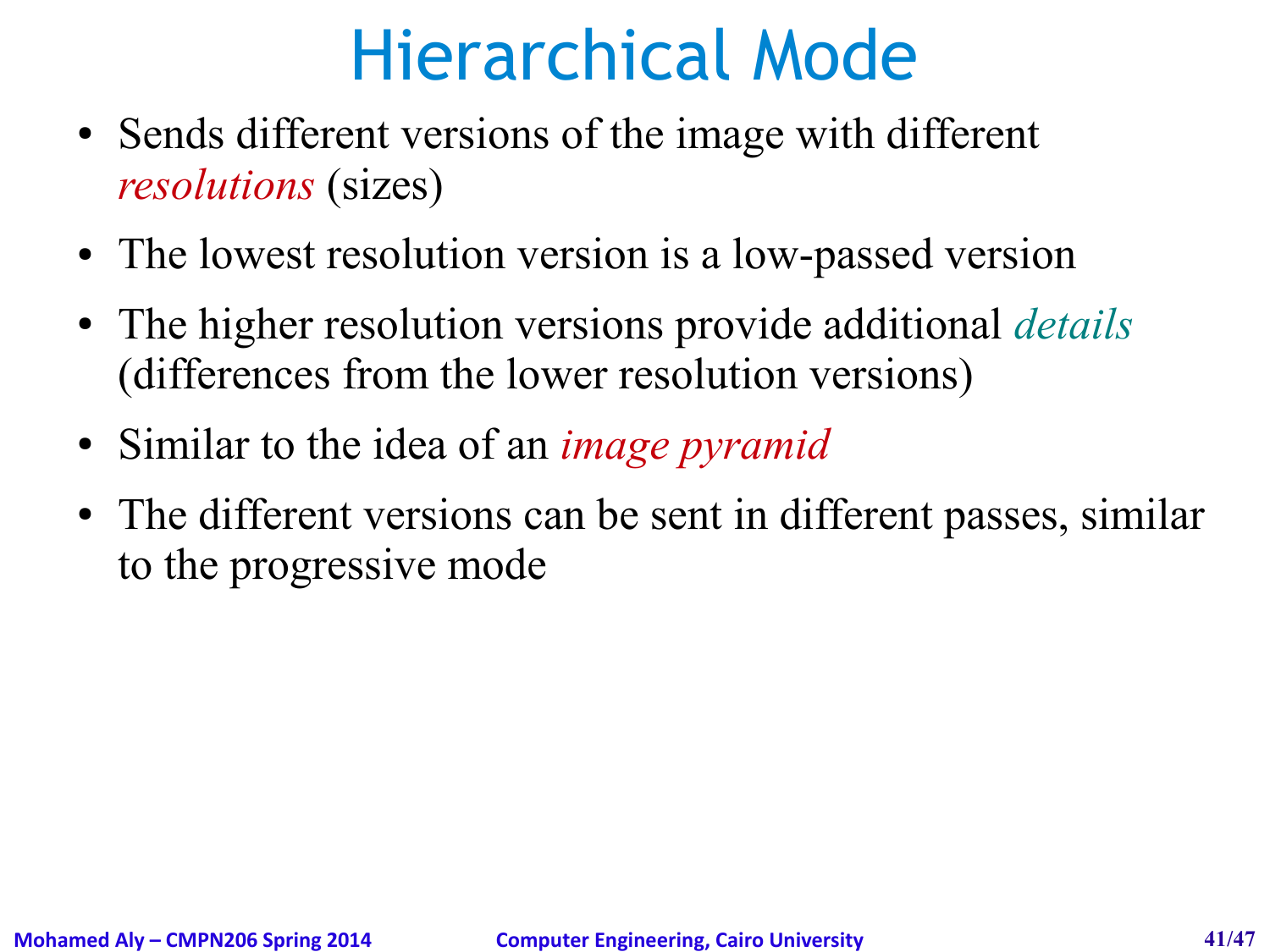## Hierarchical Mode



Block diagram for Hierarchical JPEG. Fig. 9.5:

**Mohamed Aly – CMPN206 Spring 2014 Computer Engineering, Cairo University 42/47**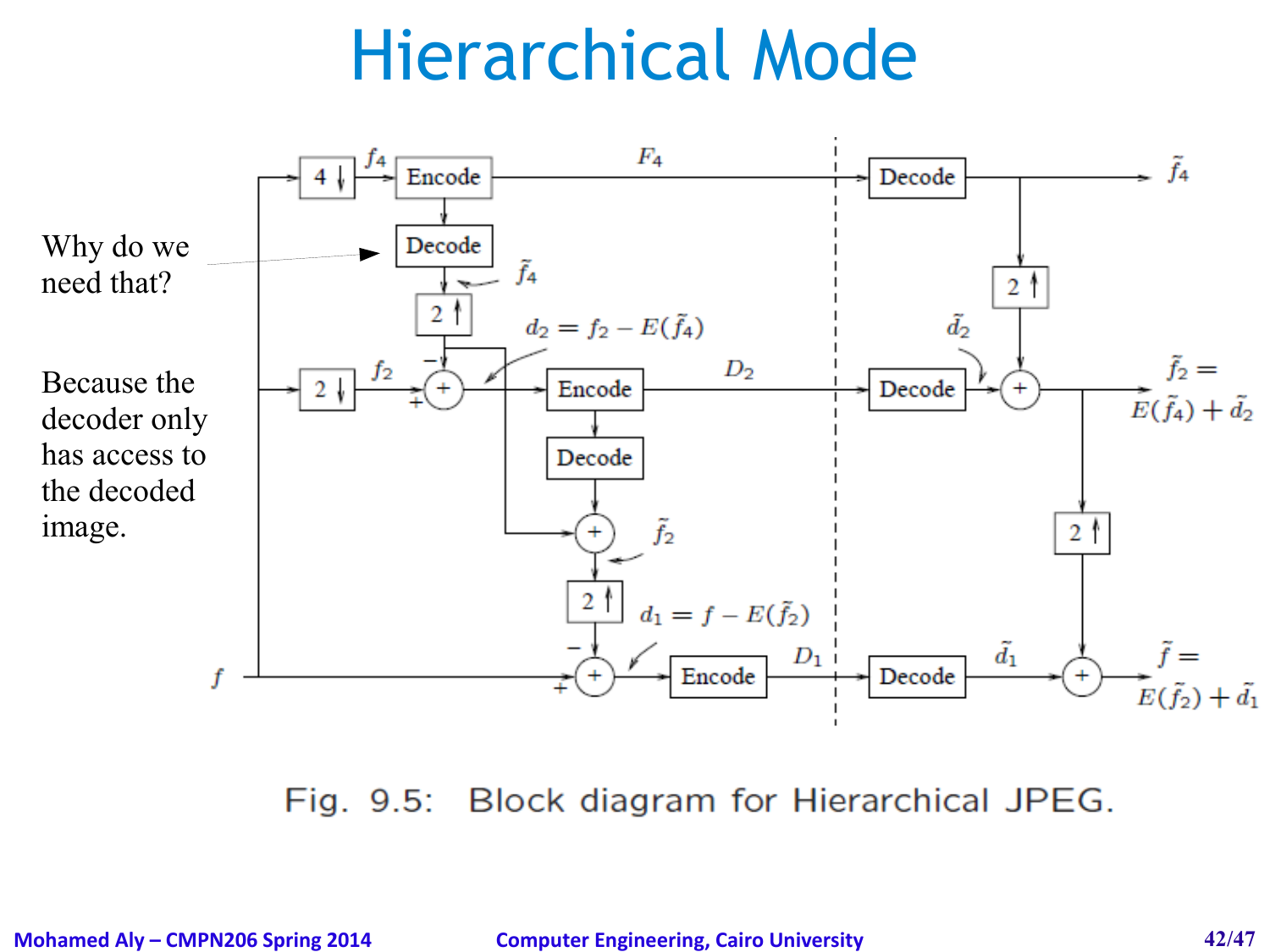## Hierarchical Mode: Encoder

1. Reduction of image resolution:

Reduce resolution of the input image  $f$  (e.g.,  $512 \times 512$ ) by a factor of 2 in each dimension to obtain  $f_2$  (e.g., 256  $\times$  256). Repeat this to obtain  $f_4$  (e.g., 128  $\times$  128).

2. Compress low-resolution image  $f_4$ :

Encode  $f_4$  using any other JPEG method (e.g., Sequential, Progressive) to obtain  $F_4$ .

3. Compress difference image  $d_2$ :

(a) Decode  $F_4$  to obtain  $\tilde{f}_4$ . Use any interpolation method to expand  $\tilde{f}_4$ to be of the same resolution as  $f_2$  and call it  $E(\tilde{f}_4)$ .

(b) Encode difference  $d_2 = f_2 - E(\tilde{f}_4)$  using any other JPEG method (e.g., Sequential, Progressive) to generate  $D_2$ .

4. Compress difference image  $d_1$ :

(a) Decode  $D_2$  to obtain  $\tilde{d}_2$ ; add it to  $E(\tilde{f}_4)$  to get  $\tilde{f}_2 = E(\tilde{f}_4) + \tilde{d}_2$  which is a version of  $f_2$  after compression and decompression.

(b) Encode difference  $d_1 = f - E(\tilde{f}_2)$  using any other JPEG method (e.g., Sequential, Progressive) to generate  $D_1$ .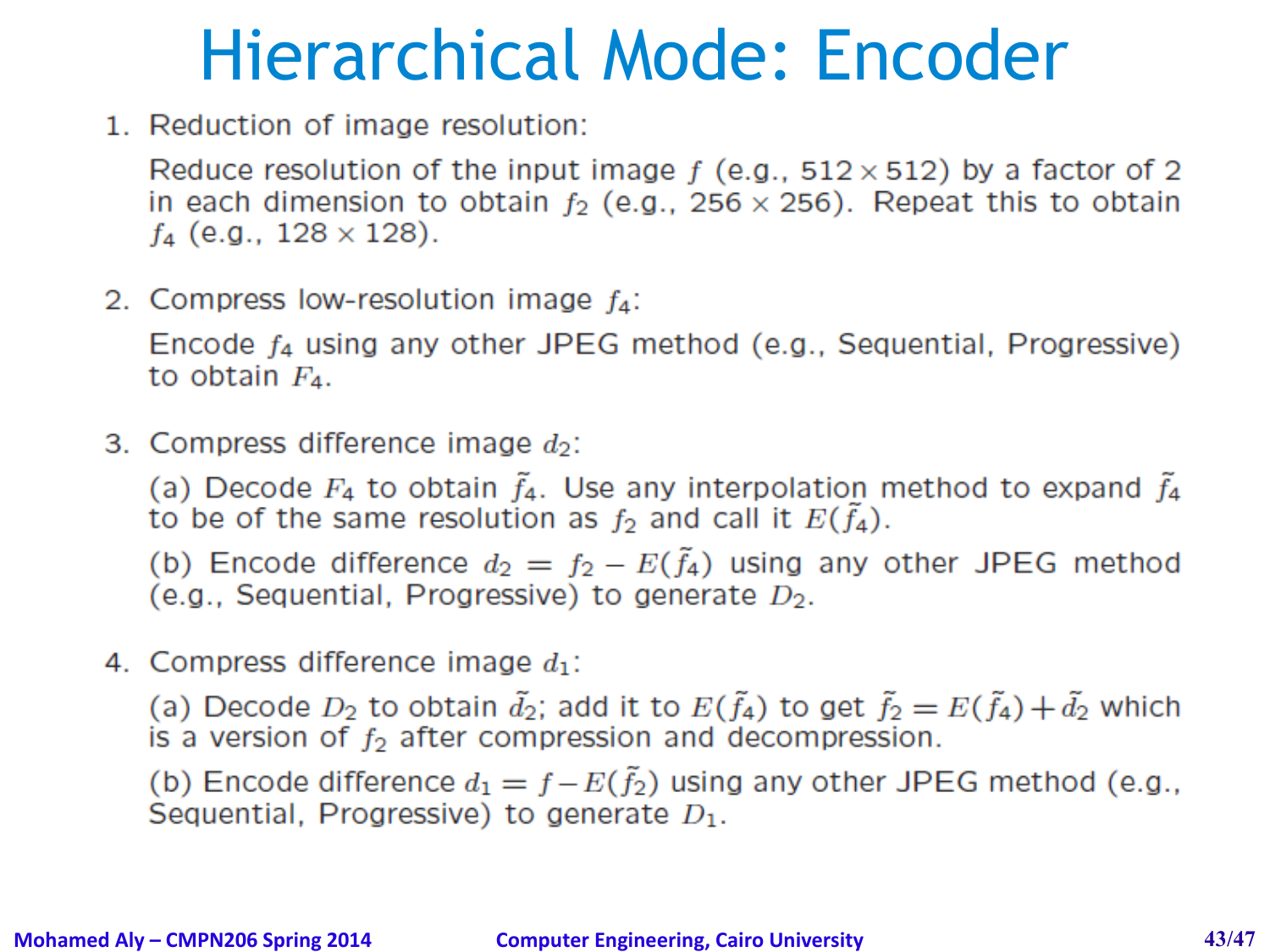#### Hierarchical Mode: Decoder

1. Decompress the encoded low-resolution image  $F_4$ :

- Decode  $F_4$  using the same JPEG method as in the encoder to obtain  $\tilde{f}_4$ .
- 2. Restore image  $\tilde{f}_2$  at the intermediate resolution:

- Use  $E(\tilde{f}_4) + \tilde{d}_2$  to obtain  $\tilde{f}_2$ .

3. Restore image  $\tilde{f}$  at the original resolution:

- Use  $E(\tilde{f}_2) + \tilde{d}_1$  to obtain  $\tilde{f}$ .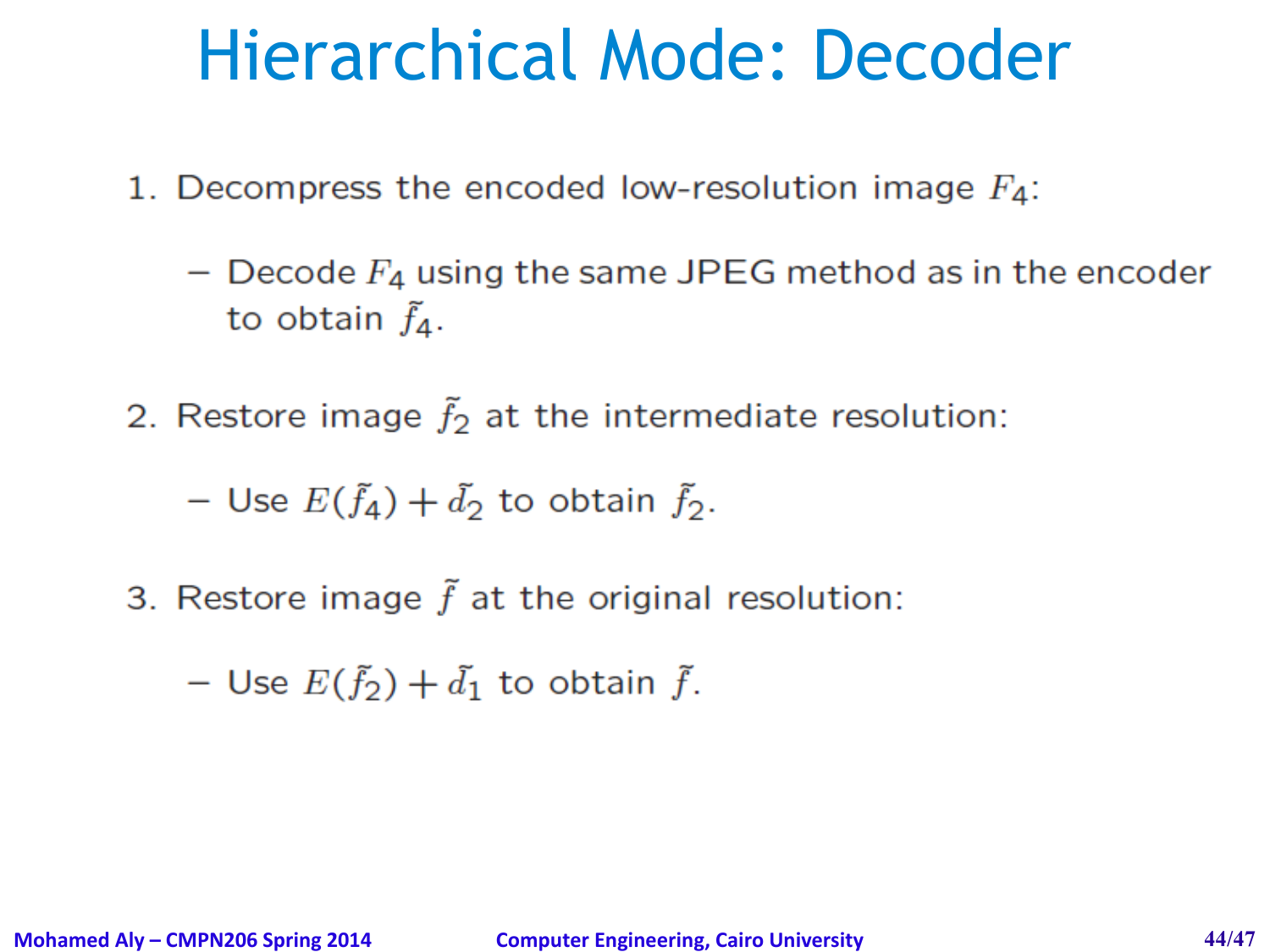## JPEG2000

- The newest JPEG standard
- Based on *Wavelet Coding* instead of DCT Coding
- Provides much better quality than JPEG at the same bit rate

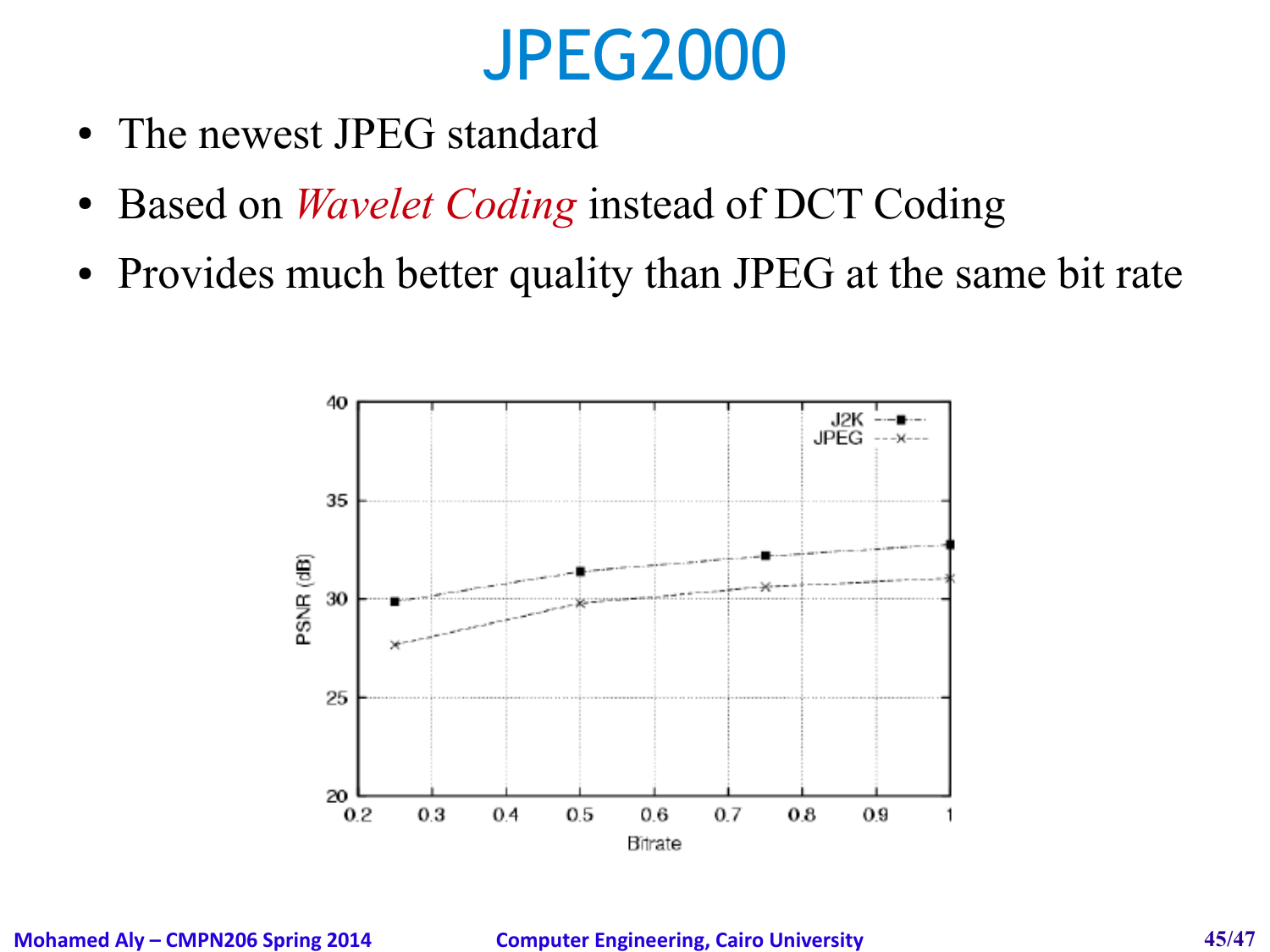#### JPEG2000

#### JPEG JPEG2000



0.75 bpp



0.25 bpp

 $(c)$ 

Fig. 9.13 (Cont'd): Comparison of JPEG and JPEG2000. (b) JPEG (left) and JPEG2000 (right) images compressed at 0.75 bpp. (c) JPEG (left) and JPEG2000 (right) images compressed at 0.25 bpp.

**Mohamed Aly – CMPN206 Spring 2014 Computer Engineering, Cairo University 46/47**